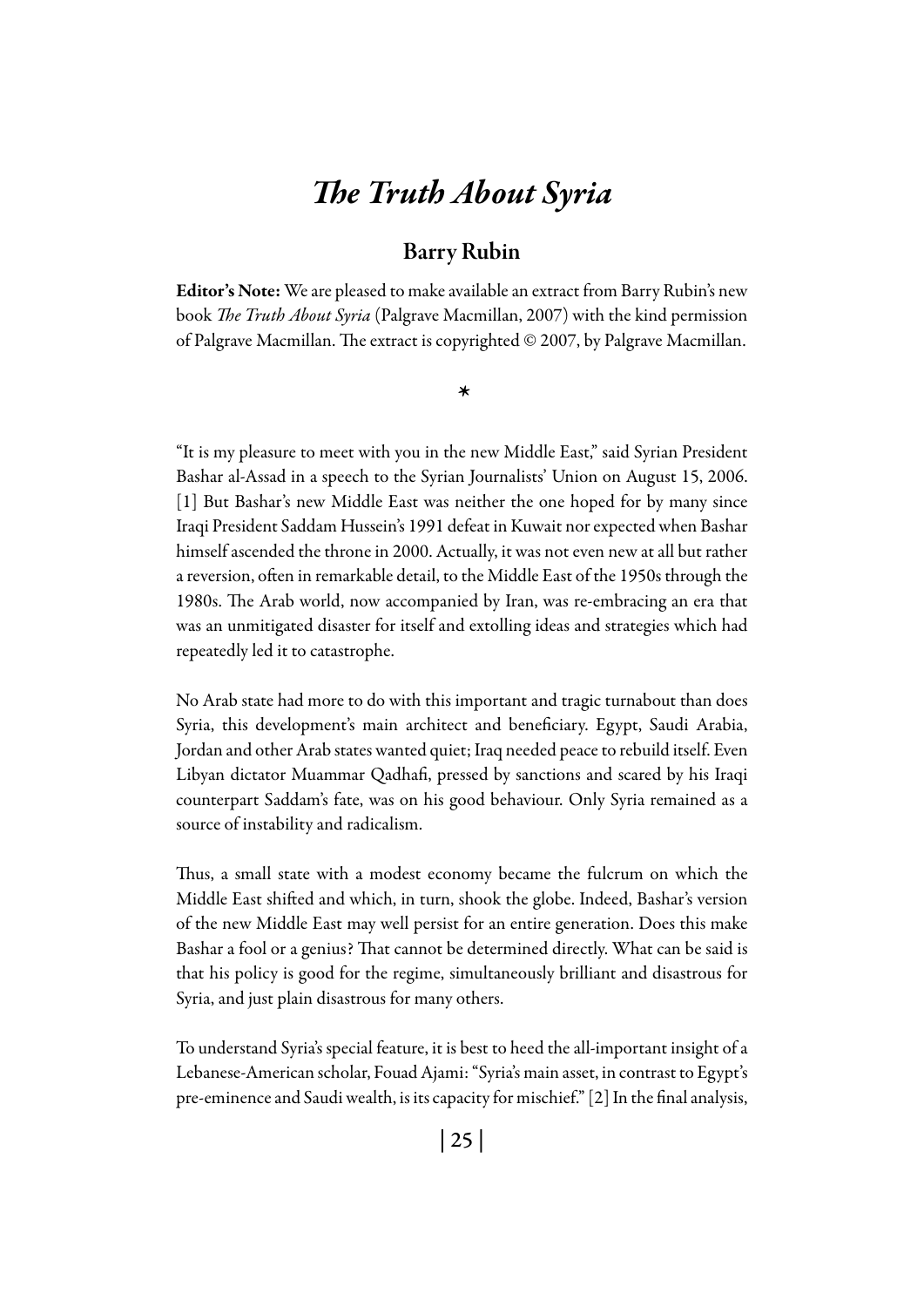the aforementioned mischief was in the service of regime maintenance, the allencompassing cause and goal of the Syrian government's behaviour. Demagoguery, not the delivery of material benefits, is the basis of its power.

Why have those who govern Syria followed such a pattern for more than six decades under almost a dozen different regimes? The answer: Precisely because the country is a weak one in many respects. Aside from lacking Egypt's power and Saudi Arabia's money, it also falls short on internal coherence due to its diverse population and minority-dominated regime. In Iraq, Saddam Hussein used repression, ideology, and foreign adventures to hold together a system dominated by Sunni Arab Muslims who were only one-fifth of the population. In Syria, even more intense measures were needed to sustain an Alawite regime that rules based on a community only half as large proportionately.

To survive, then, the regime needs transcendent slogans and passionate external conflicts that help make its problems disappear. Arabism and, in more recent years, Islamism, are its solution. In this light, Syria's rulers can claim to be not a rather inept, corrupt dictatorship but the rightful leaders of all Arabs and the champions of all Muslims. Their battle cries are very effectively used to justify oppression at home and aggression abroad. No other country in the world throws around the word 'imperialism' more in describing foreign adversaries, and yet no other state on the globe follows a more classical imperialist policy.

In broad terms, this approach is followed by most, if not all, Arab governments, but Syria offers the purest example of the system. As for the consequences, two basic principles are useful to keep in mind:

It often seemed as if the worse Syria behaved, the better its regime does. Syrian leaders do not accept the Western view that moderation, compromise, an open economy, and peace are always better. When Syria acts radical, up to a point of course, it maximizes its main asset – causing trouble – which cancels out all its other weaknesses. As a dictatorship, militancy provided an excuse for tight controls and domestic popularity through its demagoguery.

Success for the regime and state means disaster for the people, society, and economy. The regime prospers by keeping Syrians believing that the battle against America and Israel, not freedom and prosperity, should be their top priority. External threats are used to justify internal repression. The state's control over the economy means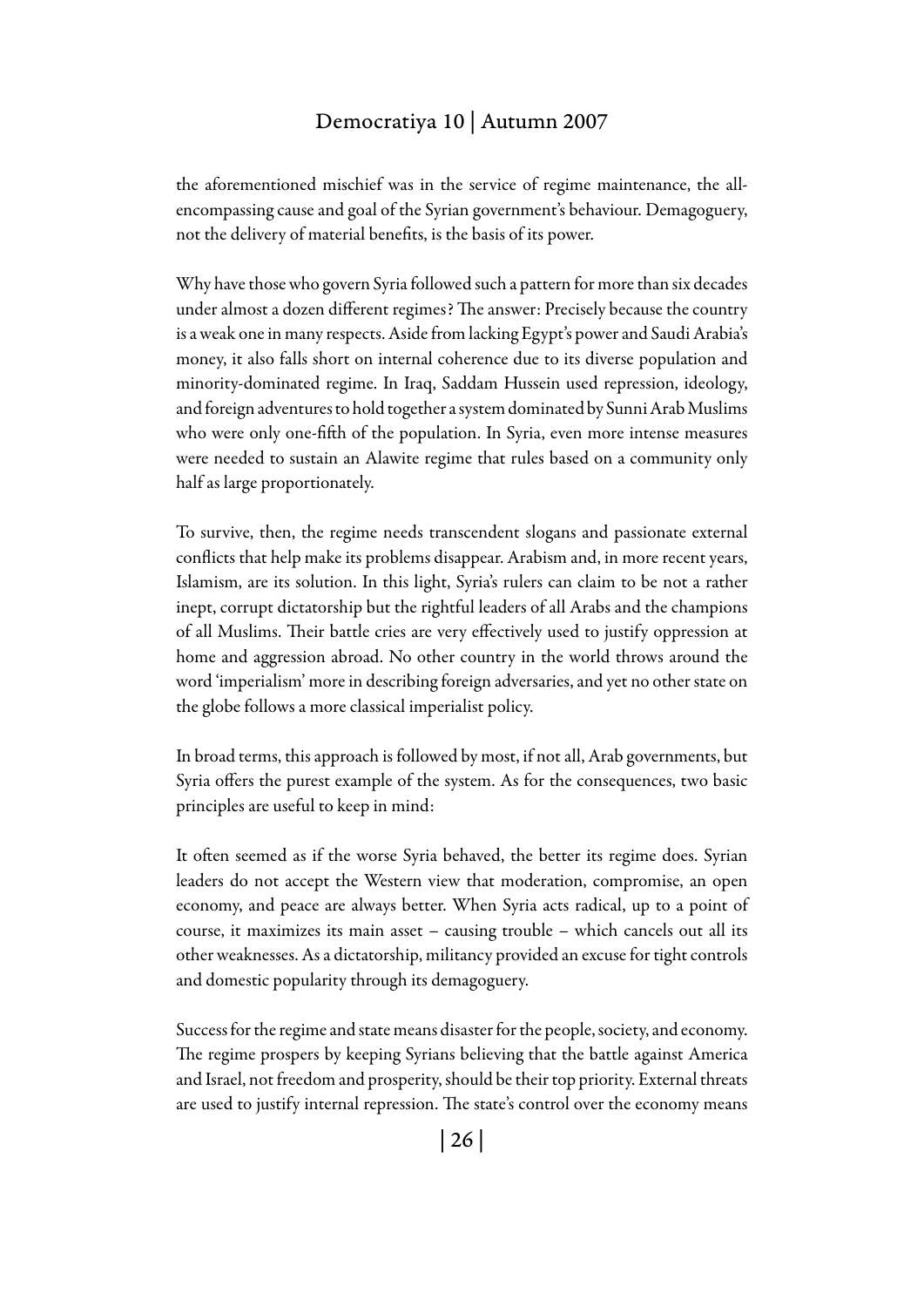lower living standards for most while simultaneously preserving a rich ruling elite with lots of money to give to its supporters. Imprisoning or intimidating liberal critics means domestic stability but without human rights.

Nevertheless, the regime survived, its foreign manoeuvres worked well much of the time, and Syrian control over Lebanon was a money-maker as well as a source of regional influence. But what did all of this avail Syria compared to what an emphasis on peace and development might have achieved? Thus, this pattern might be called one of brilliantly successful disasters. The policy works in the sense that the regime survives and the public perceives it as successful. But objectively the society and economy are damaged, freedom is restricted, and resources are wasted. Unfortunately, this type of thing is thoroughly typical of Arab politics.

Syria, then, is both a most revealing test case for the failure of change in Middle East politics and a key actor – though there is plenty of blame to go around – in making things go so wrong for the Arab world. If Damascus had moved from the radical to the moderate camp during the 1990s or under Bashar's guidance, it would have decisively shifted the balance to a breakthrough toward a more peaceful and progressing Middle East. Syria's participation in the Gulf war coalition of 1991, readiness to negotiate with Israel, severe economic and social stagnation, and strategic vulnerability, all topped off by the coming to power of a new generation of leadership, provoked expectations that it would undergo dramatic change.

It was a Western, not an Arab, idea that the populace's desperation at their countries' difficult plight would make Hafiz al-Assad, Syria's president between 1971 and his death in 2000 – and Saddam, PLO leader Yasir Arafat, and other Arab or Iran's leaders, too – move toward concessions and moderation. But the rulers themselves reasoned in the exact opposite way: faced with pressure to change they became more demanding.

Often, at least up to a point, this strategy worked as the West offered Syria more concessions in an attempt to encourage reforms, ensure profitable trade, buy peace, and buy off terrorism. Of course, they were acting in their own interests but what is most important is that these included solving the issues which had caused conflict, building understanding and confidence, and proving their good intentions toward the peoples of the Middle East.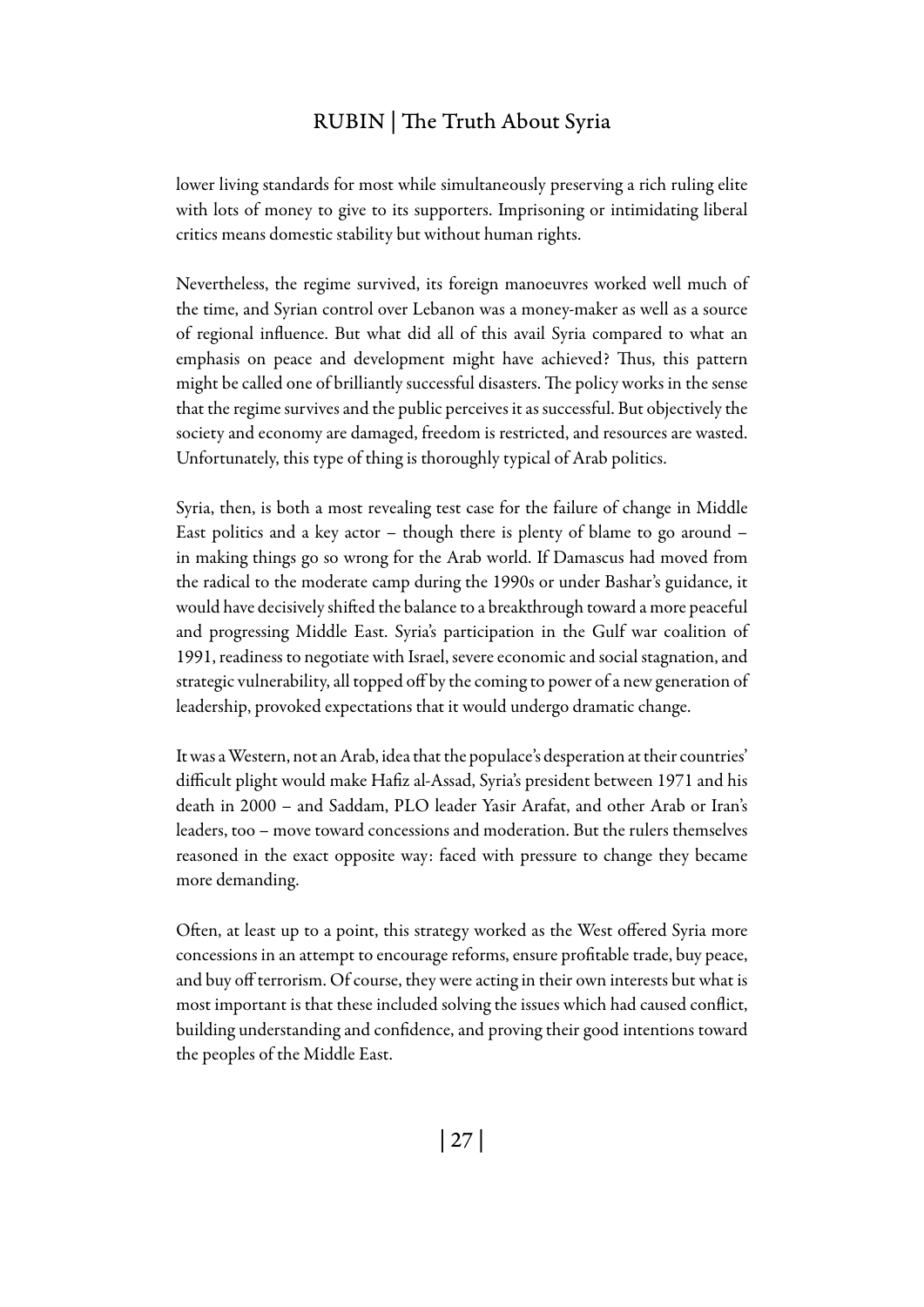Yet to the dictatorial regimes this behaviour seemed not the result of generosity or proffered friendship but rather from Western fear of their power and an imperialist desire to control the Arabs and Muslims. Frequently, too, it is seen as a tribute to their superior tactics which fool or outmanoeuvre their adversaries. This perception encouraged continued intransigence in hope of reaping still more benefits. Eventually, this process destroyed any possibility of moderation, though not always Western illusions.

Here are two examples of such thinking. In 1986, at a moment of great weakness for Syria and the Arabs, Hafiz told the British ambassador to Syria, "If I were prime minister of Israel with its present military superiority and the support of the world's number one power, I would not make a single concession." [3]

Yet at that time and thereafter, the United States was working hard to bring the PLO into a negotiated agreement that would make it head of a state. And a few years later, when in even a stronger position, Israel negotiated with the PLO and made massive concessions because it wanted peace. The intention was to solve the conflict by finding some mutually acceptable compromise solution. On the other side, however, the interpretation was either that it was a trick of Israel and America that should be rejected or a sign of weakness that should be exploited.

Precisely 20 years after his father's remark, Bashar made his most important speech to date at the journalists' conference, August 15, 2006. Only power and violence, he argued, forced the other side to make concessions, negotiate, or even pay attention to the issue. Speaking about the international reaction just after the Israel-Hizballah war he said, "The world does not care about our interests, feelings and rights except when we are powerful. Otherwise, they would not do anything." [4]

The remarks by Hafiz and Bashar tell a great deal. In the absence of pressure, their regime would become bolder in seeking its goals. When fearful it retreats to consolidate and survive. Consequently, the only way to get Syria to be moderate in behaviour was by applying credible pressure to convince it – at least temporarily – that trouble-making did not pay. This model was most clearly applied when Syria was weak in the 1990s, by Turkey in forcing Syria to stop sponsoring terrorism against itself in 1998, and immediately after the September 11, 2001 attacks when it appeared as if a U.S. war against terrorists and their sponsors might embroil Syria, too.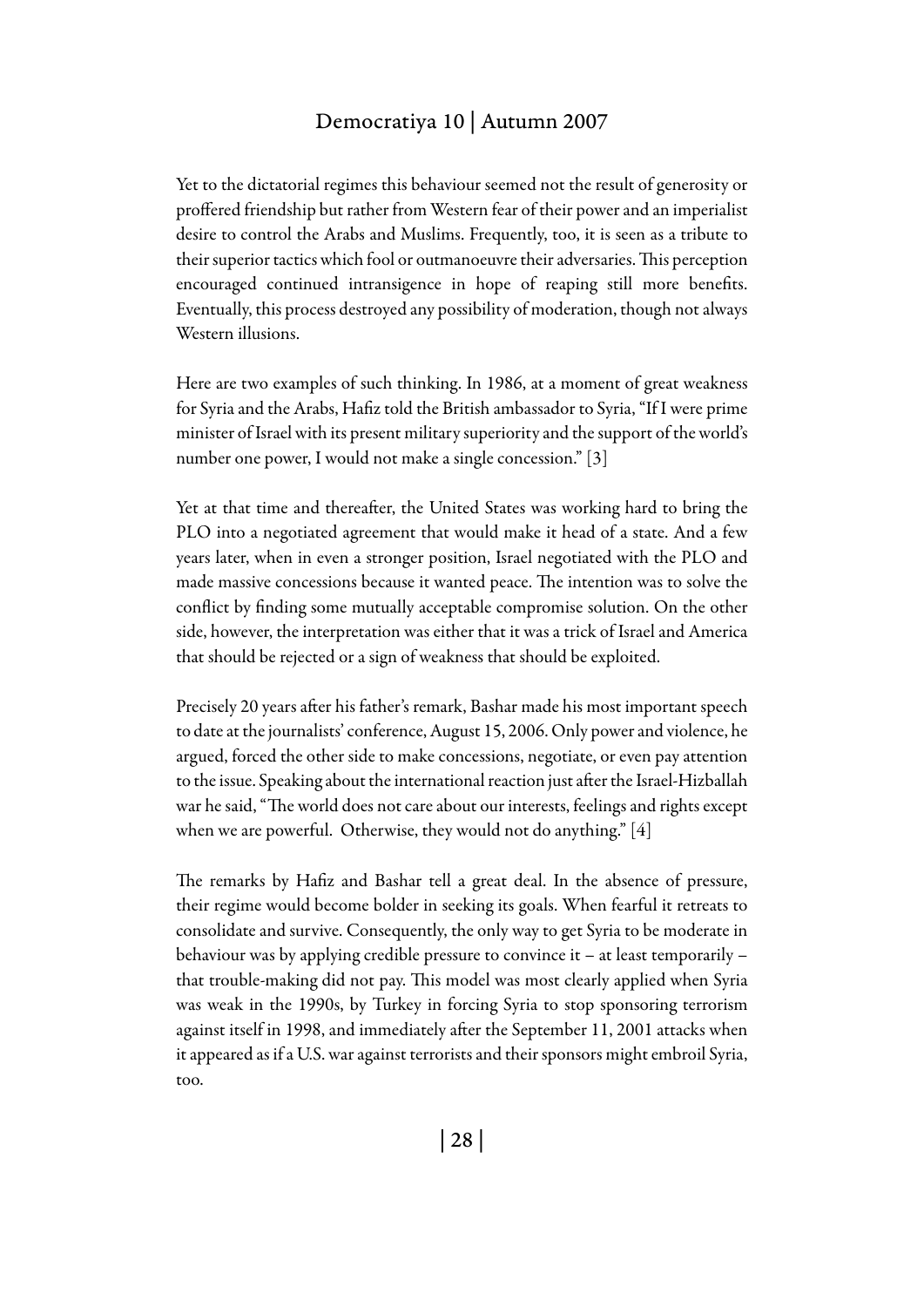Yet even on each of these and other such occasions – except for the narrowly focused Turkish intervention – Damascus was allowed to get away with the kind of things which would have brought the roof down on most states. Thus, frequent Western attempts to negotiate, bargain with, or appease Syria only worsened the situation when that regime decided it had nothing to fear. This is what happened when Syria came to understand at the end of the 1990s and after the September 11, 2001, crisis that the United States was not going to go after it. Syria then turned the tables and became even more subversively aggressive.

This brings us to Bashar's task when he succeeded to power on the death of his father in 2000. Since the 1980s, Syria has faced big problems. Its Soviet ally and arms supplier collapsed; the economy has not done well, domestic unrest has increased, Israel has widened the conventional military gap to its own advantage, and Saddam was overthrown by the Americans.

Bashar's father and predecessor, Hafiz, manoeuvred very well. He participated in the 1991 battle against Iraq's invasion of Kuwait enough to win help from the rich Gulf Arabs and the United States. His involvement in negotiations with Israel also helped, though he refused to make an agreement in the end. Then, Hafiz died and passed on the presidency to his inexperienced son.

Clearly, Bashar is no Hafiz. His father was a far better strategist. In contrast to Bashar, he probably would never have finally withdrawn from Lebanon in 2005 and would have been more careful to avoid friction with the Gulf Arabs and America. He would never have let Iran turn Syria into something like a client state. And he treated Syria's client Hizballah leader Hassan Nasrallah like one of the hired help rather than, like Bashar did, as an equal.

Yet the Assad genes are still working. Bashar withdrew from Lebanon but kept the security and economic assets in place. Almost 20 major bombings and assassinations in the year after Syrian troops left have shown Lebanese that Syrian interests must be attended. By killing Rafiq Hariri, the former Lebanese prime minister, in February 2005, Bashar got into some apparent trouble but he had also eliminated the only man with the stature to unite Lebanon, mobilize Western support, attract massive Saudi financial backing, stand up to Hizballah, and defy Syria. By helping drag Lebanon into war with Israel in 2006, he strengthened Hizballah's chances for seizing power in the country.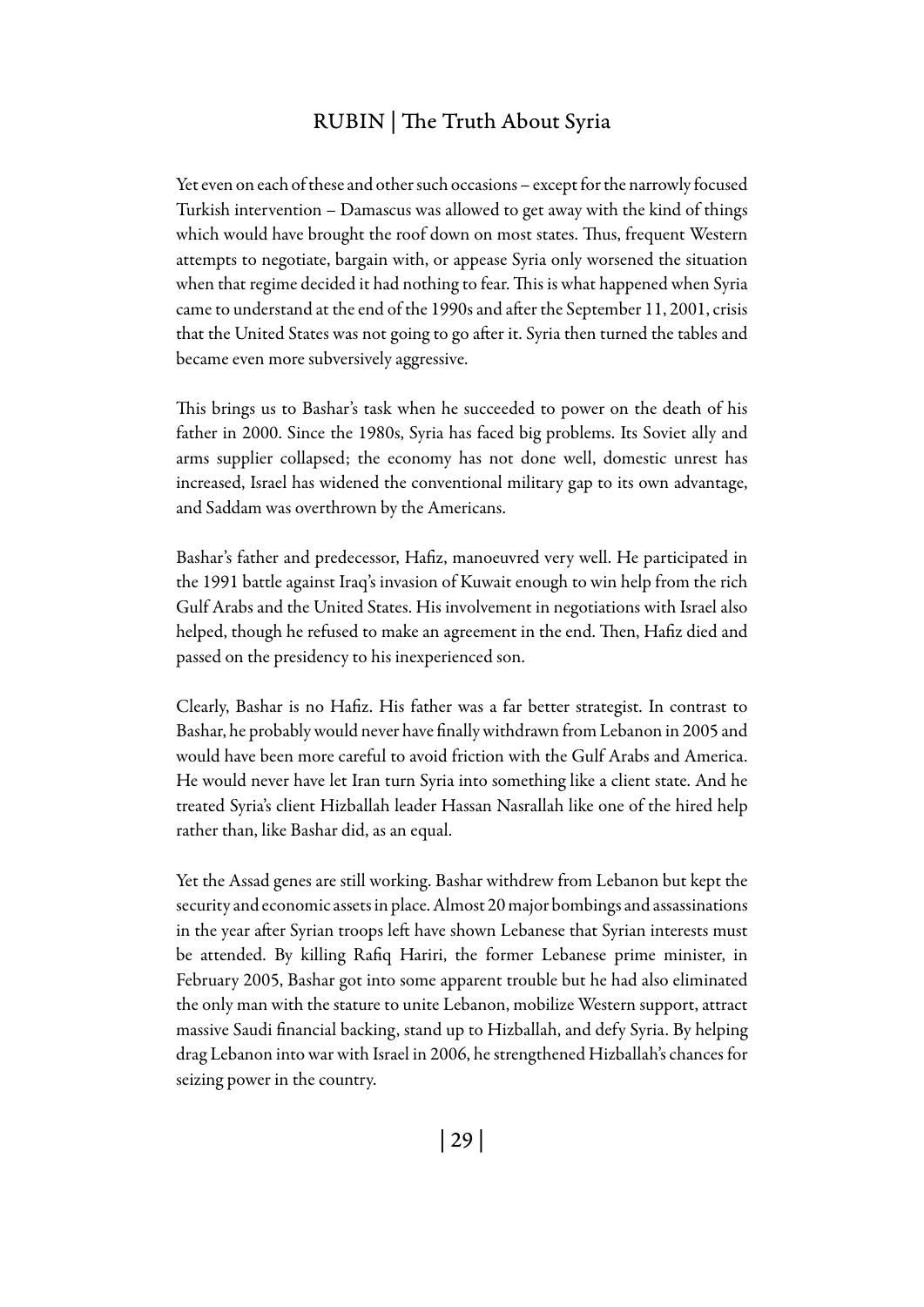Bashar's risk-taking seemed to pay off. On the Iraqi front, starting in 2003, he waged war on America at almost no cost to himself. Syria equipped, trained, and sent into battle terrorists who killed thousands of Iraqis and hundreds of Americans without any threat of international action or even condemnation.

Then, on the Lebanese front in 2006, he mounted from behind the scenes what was basically a conventional war against Israel using his Hizballah proxies, again with no cost to himself, though plenty for the Lebanese. In this case, most of the arms and money comes from Tehran, with Syria getting a free ride. In Damascus, Bashar became a hero for confronting Israel at Lebanese expense. He has also piled up considerable credit with radical Islamists by being their friend and ally in Iraq, Lebanon, and – by backing Hizballah and Islamic Jihad – among the Palestinians.

The whole thing might well blow up against Bashar some day through international pressure or domestic upheaval. For the moment, though, he was riding high. And maybe that answers the question about Bashar: someone who acts like a fool in Western terms may well be a genius as a Middle East leader.

So how did this young, new leader and his relatively small, weak country help turn the Middle East – and indeed the world – in such a different, bloody, and dangerous direction?

After 1991, there had been hopes in the West, Israel, and also among many people in the Arabic-speaking world, that dramatic changes around the globe and in the region would produce a new Middle East of pragmatism, reform, democracy, and peace. Given the USSR's collapse, Saddam's defeat, trends toward democracy elsewhere, America's emergence as sole superpower, and other factors, a better world seemed to be in birth. A generation of Arabs had experienced defeat, tragedy, and stagnation. Surely, they would recognize what had gone wrong and choose another path.

Bashar took credit for killing this dream of something different and better, though he perhaps overstated that achievement's difficulty. "It was not easy at all to manage to convince many people about our vision of the future," he explained. His goal was to destroy the 'cherished Middle East' of the West, Israel, and moderate Arabs which he viewed as being 'built on submission and humiliation and deprivation of peoples of their rights' In its place he would put, 'A sweeping popular upsurge… characterized by honour and Arabism…struggle and resistance.' [5]

| 30 |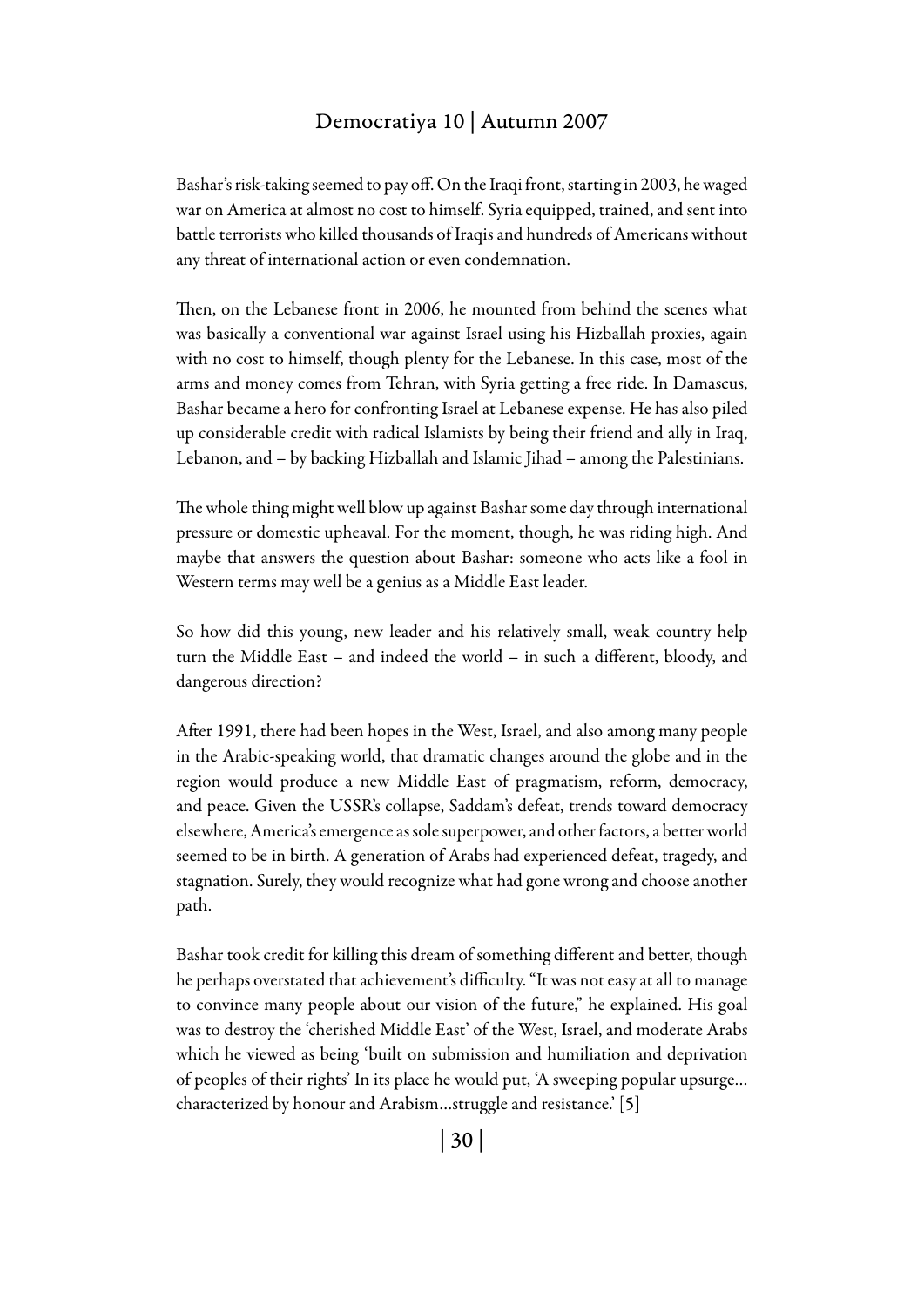It is all very familiar. After the 2006 Hizballah-Israel war the Middle East has clearly and probably irreversibly entered a new era with a decidedly old twist. The possibility of a negotiated Arab-Israeli peace and for Arab progress toward democracy is close to dead; radical Islamism, whether or not they achieved political power, radical Islamist groups set the agenda. For a half-dozen years, things had been certainly heading in this direction, heralded by the Palestinian and Syrian rejection of peace with Israel in 2000; the turn to a terrorist-based intifada; the fallout from the September 11, 2001 attacks on America; the post-Saddam violence in Iraq; the Arab regimes' defeat of reform movements; and electoral advances by Hamas, Hizballah, and the Egyptian Muslim Brotherhood, along with many other developments.

One of the most visible features of this new, decidedly unimproved, Middle East is an Iran-Syria-Hizballah-Hamas alliance seeking regional hegemony, the destruction of Israel, and the expulsion of Western influence – all the old goals – under the slogan of resistance. Once again the political line is the traditional one of extolling violent struggle in pursuit of total victory rather than viewing moderation as pragmatic; compromise as beneficial; or social progress and economic construction as the highest priority.

Only on two points does the new era of resistance represent a sharp break with the past: unprecedented levels of Iranian involvement in Arab politics and the creation of an Arab nationalist-Islamist synthesis for which Bashar has been the main promoter and advocate. When one takes into account the fact that Bashar is not really a Muslim, though he plays one on television, the accomplishment is stupendous in its audacity. [6]

All of this makes it no less strange to see the revival of policies so spectacularly unsuccessful the first time around, whose disastrous repercussions are still being felt by Arab societies, the Middle East, and the entire globe. True, this worldview's elements have all been tested by time but they failed the exam by a wide margin.

Consequently, this leaves an intriguing question: why do Bashar, his allies, colleagues, and clients have an interest in revitalizing a worldview and program that failed so miserably and disastrously, leading the Arab world into years of defeat, wasted resources, dictatorship, and a steady falling behind the rest of the world in most socio-economic categories?

| 31 |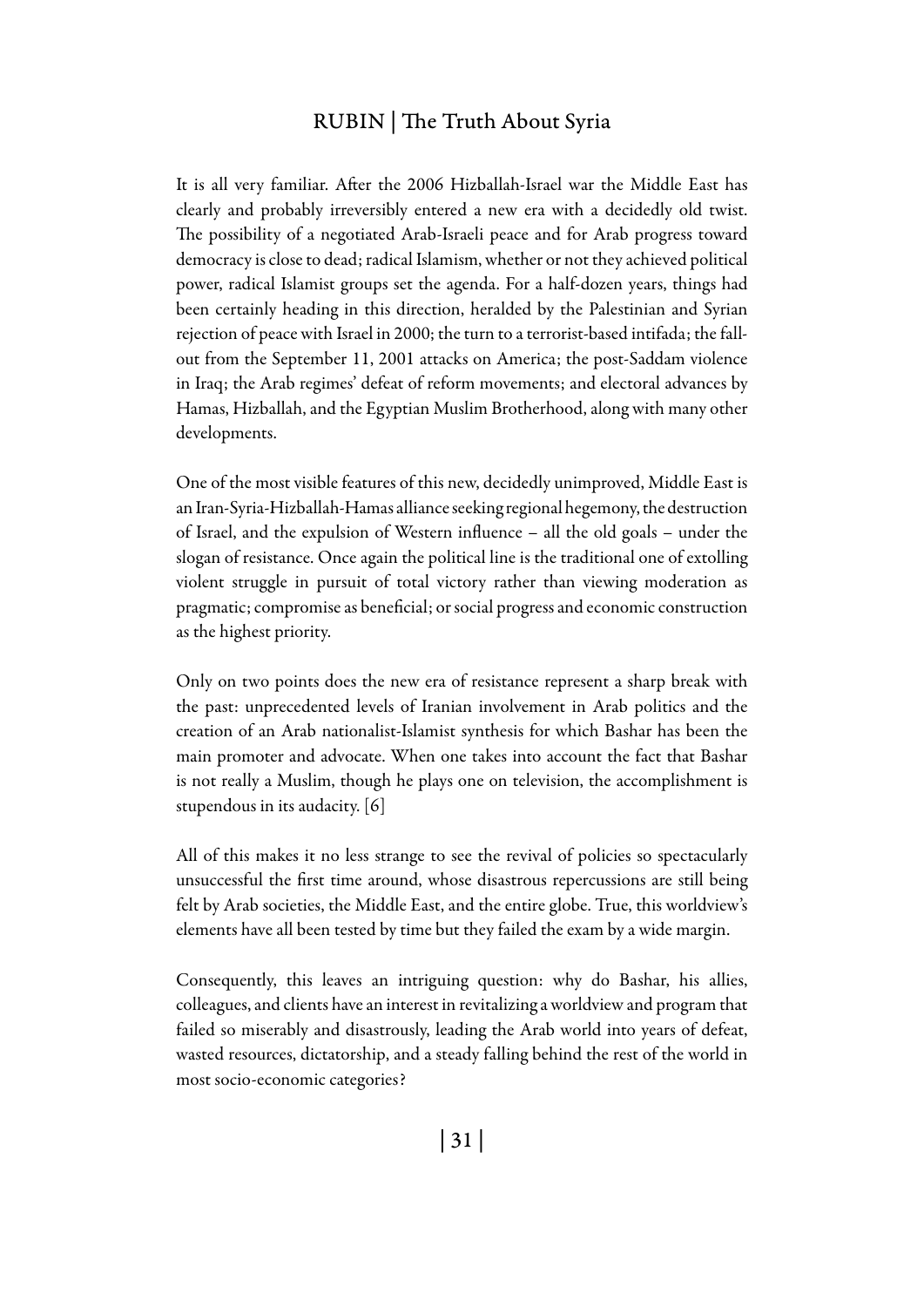A large part of the answer is that this new state of affairs serves the two groups that matter most in Arab politics: the Arab nationalist dictators and the revolutionary Islamist challengers seeking to displace them. The Arab regimes rejected reforms because change threatened to unseat them. Using demagoguery enabled them to continue as both dictatorships and failed leaderships while still enjoying popular support. On the other side, radical Islamist forces, far more able to compete for mass support than the small though courageous bands of liberals, sought a new strategy to expand their influence and gain power.

In addition to this world view's utilitarian aspects, the analytical emphasis on 'resistance' to foreigners rather than reform at home builds on a very strong foundation: a half-century-long indoctrination overwhelmingly dominating Arab discourse in claiming that all the Arab world's problems are caused by Israel, America, and the West. One aspect of this approach's appeal is that the idea that their problems are not of their own making and that they can be heroic by fighting back makes people feel good. It is an opium for the masses, especially those who can vicariously experience battle by watching others – Iraqis, Israelis, Lebanese, and Palestinians – getting killed as a result.

Another attractive point is the belief that victory will be relatively easy because Israel, America, and the West are really weak. An Egyptian Islamist wrote that Americans are cowards while Muslims are brave: 'The believers do not fear the enemy….Yet their enemies protect [their] lives like a miser protects his money. They…do not enter into battles seeking martyrdom….This is the secret of the believers' victory over their enemies.' Indeed, the fact it is the infidels' cowardice that leads them to 'bolster their status by means of science and inventions.' [7] It is almost as if technical advances and social progress are for sissies. The fact that this statement was published in a state-controlled Egyptian newspaper, al-Gumhuriya as an immediate reaction to September 11, shows how Arab nationalist institutions collude to promote 'Islamist' ideas that feed the resistance mentality.

If Arabs and Muslims are willing to sacrifice themselves or even their whole societies as martyrs, they can achieve victory. In this respect, Hizballah leader Nasrallah, Palestinian Hamas leader Khaled Mashal, Bashar, and Iranian President Mahmoud Ahmadinejad sound eerily like Palestinian leader Arafat, Egyptian President Nasser, Iraqi President Saddam, and Syrian Presidents Salah Jadid and Hafiz al-Assad in the 1960s and 1970s. It was this kind of thinking that led to the Arab defeat in the 1967 war and in a number of conflicts thereafter.

| 32 |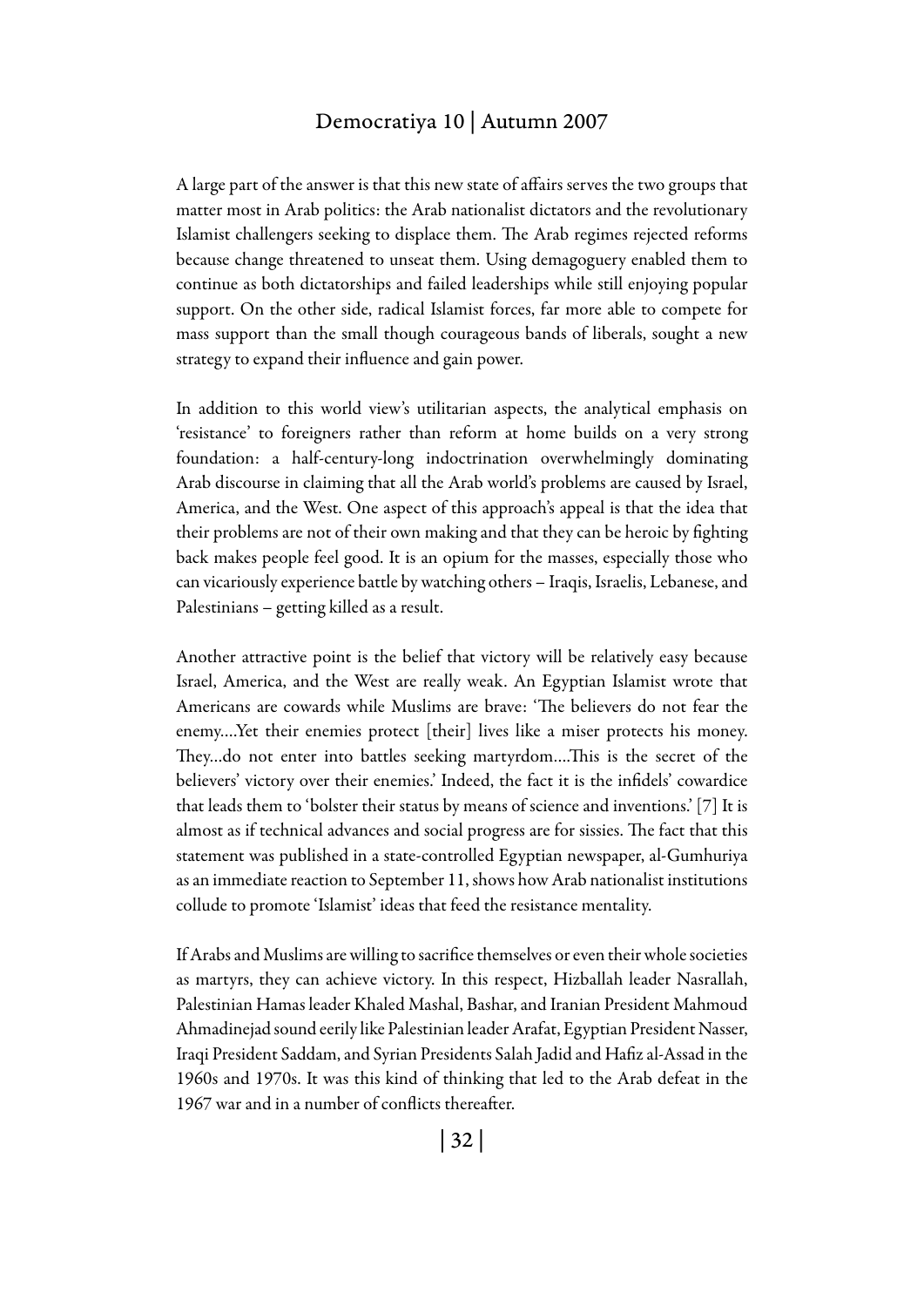Recognizing what had happened, many Arabs in the 1990s concluded that this strategy did not work. "We had given up on the military option. We believed this belonged to history," stated Hani Hourani, head of the New Jordan Research Center. Yet by 2006, most notably in regard to the Israel-Hizballah war of that year that thinking was either forgotten or deemed to have been wrong. In Hourani's words, "Hizballah created a new way of thinking about the whole conflict in the region: Israel is not that invincible. It could be beaten. It could be harmed….Hezbollah, even if we don't agree with its ideology, was suggesting a different option to the Arab people." [8]

Evidence was provided to validate this claim but on examination the data did not support the conclusion. The Palestinian intifada that began in 2000, like its predecessor two decades earlier – did not gain a Palestinian state, much less destroy Israel. Its main effect was to wreck the infrastructure on the Gaza Strip and West Bank, causing massive Palestinian casualties, a loss of international support, and a long postponement for any dream of having a Palestinian state. For Fatah, the group mainly responsible for these events, that strategy brought its downfall. Unless one's goal was to 'hurt' Israel regardless of the cost, the Palestinian situation should not have been an attractive example.

Another example cited was that of Iraq. Again, while some Americans were killed, the great majority of the victims were Arab Muslims. Iraq's society and economy were driven into the ground. As if that were not enough, communal hatreds were heightened to the point of civil war, a war which the Sunni Arab insurgents would not only lose eventually but one that could cause the massacres of their own community. Again, as with the September 11 attacks, if the goal was to hurt Americans then some success was achieved. Yet the cost to the people of Iraq – and Afghanistan, too, whose government was also overthrown by the United States and which also faced bloody civil strife – was far higher.

The 2006 Israel-Hizballah war was supposed to be the ultimate example of this strategy's success. Yet it is easy to see that Israel won in the terms by which wars are usually judged. It did not feel the need for a quick ceasefire, inflicted much higher costs on the enemy army, and captured the battlefield. On the negative side, Israel suffered damage from rocket attacks – though this was in no way disabling – and military casualties, which happened in all wars including those that saw its biggest victories. Yet the common Arab perception was that the war provided the viability of a military option against Israel.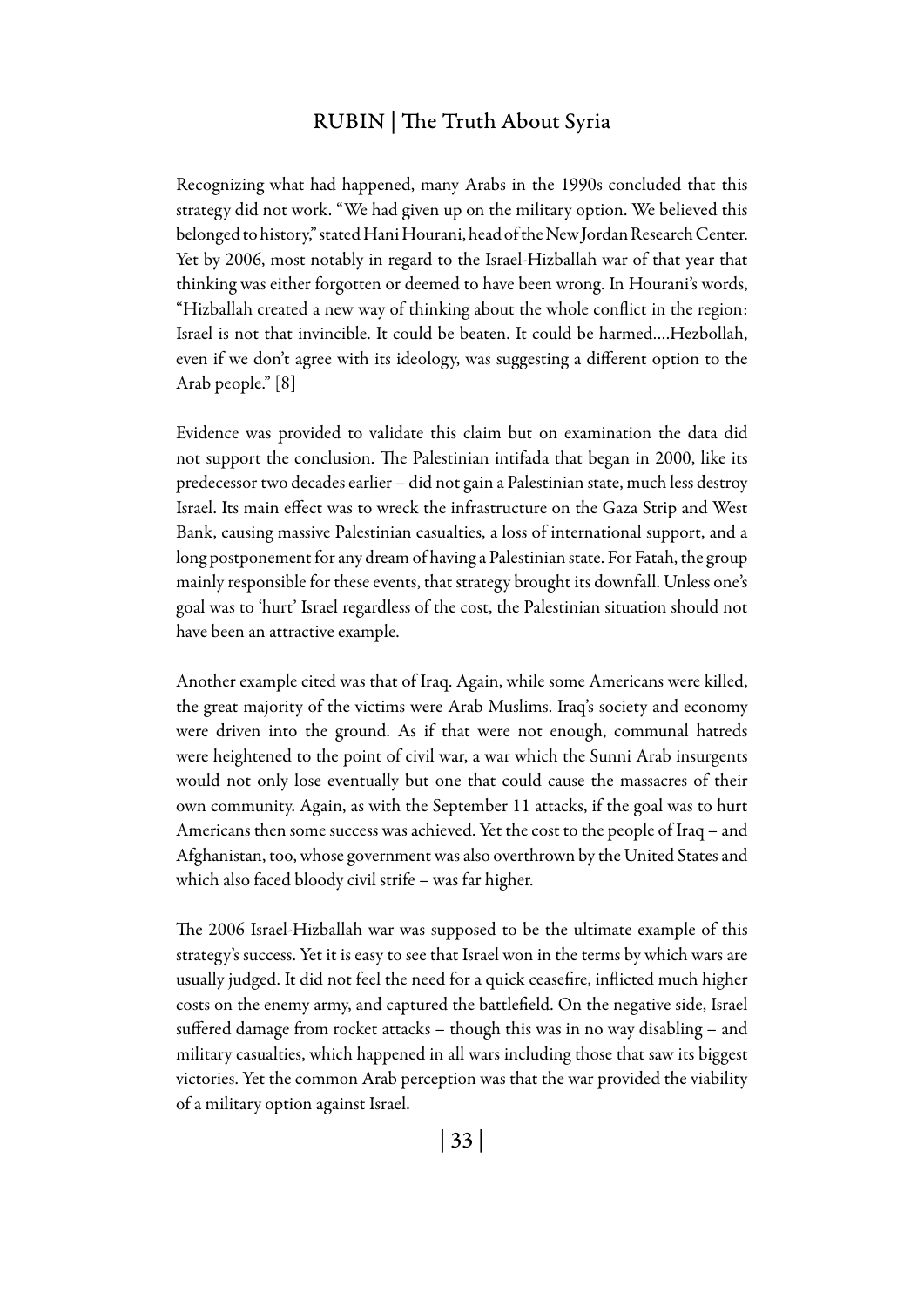Certainly, a strategy that functions mainly by making one feel good about supposedly making one's enemies feel bad should not be the basis for a serious or successful political program. It certainly is no substitute for social progress or economic development. In the absence of material victory, one is left hoping for miracles – the intervention of God or of a demigod in human form.

This requires the revival of still another element of belief which consistently failed in the past: faith in a political superhero who will lead Arabs and Muslims to victory. In the 1950s and 1960s, there was Nasser; in the 1970s, Arafat and Hafiz; in the 1980s and 1990s, it was Saddam; and then Usama bin Ladin. All failed, all were defeated. The result should be the rejection of such a spurious hope. Instead, it has been simply to acclaim new candidates for the job. Still, of the last three selfproclaimed great heroes, Saddam was in a prison cell, bin Ladin hiding out perhaps in a cave, and Abu Musab al Zarqawi, leader of the Iraqi insurgency, was dead. Yet the enthusiasm for the next candidate lives on.

Iran's President Ahmadinejad in 2006 was a resurrected Nasser from 1966, threatening the West, confidently predicting Israel would be wiped off the map, and toying with war as a way of achieving a quick, easy victory. Bashar reinvented himself as an Arab Clark Kent, merely disguised as a mild-mannered young man of gangly frame and failed moustache but actually a superhero of the resistance. He promises to achieve the impossible and persuade millions of people that he will succeed.

Finally, the new 'resistance' axis promises to solve all problems quickly and simply, albeit through large-scale bloodshed. Why compromise if you believe you can achieve total victory, revolution, and wipe Israel off the map with armed struggle and the intimidation of the West? Why engage in the long, hard work of economic development when merely showing courage in battle and killing a few enemies fulfils one's dreams. Victory, said Bashar in his August 15, 2006 speech quoted above, requires recklessness. If nobody remembers where this kind of mistaken thinking led before, they are all the more ready to embrace it anew.

In many ways, then, what is happening now is like the revival of a play which bankrupted its backers and ruined the reputation of all the actors involved. But in the sequel, Arab Victory Over Imperialism II, all the old parts are cast with a new generation of political actors. Iran plays the role of revolutionary patron in 2006 that Egypt purported to do in 1966. Syria takes the part of patron of Arab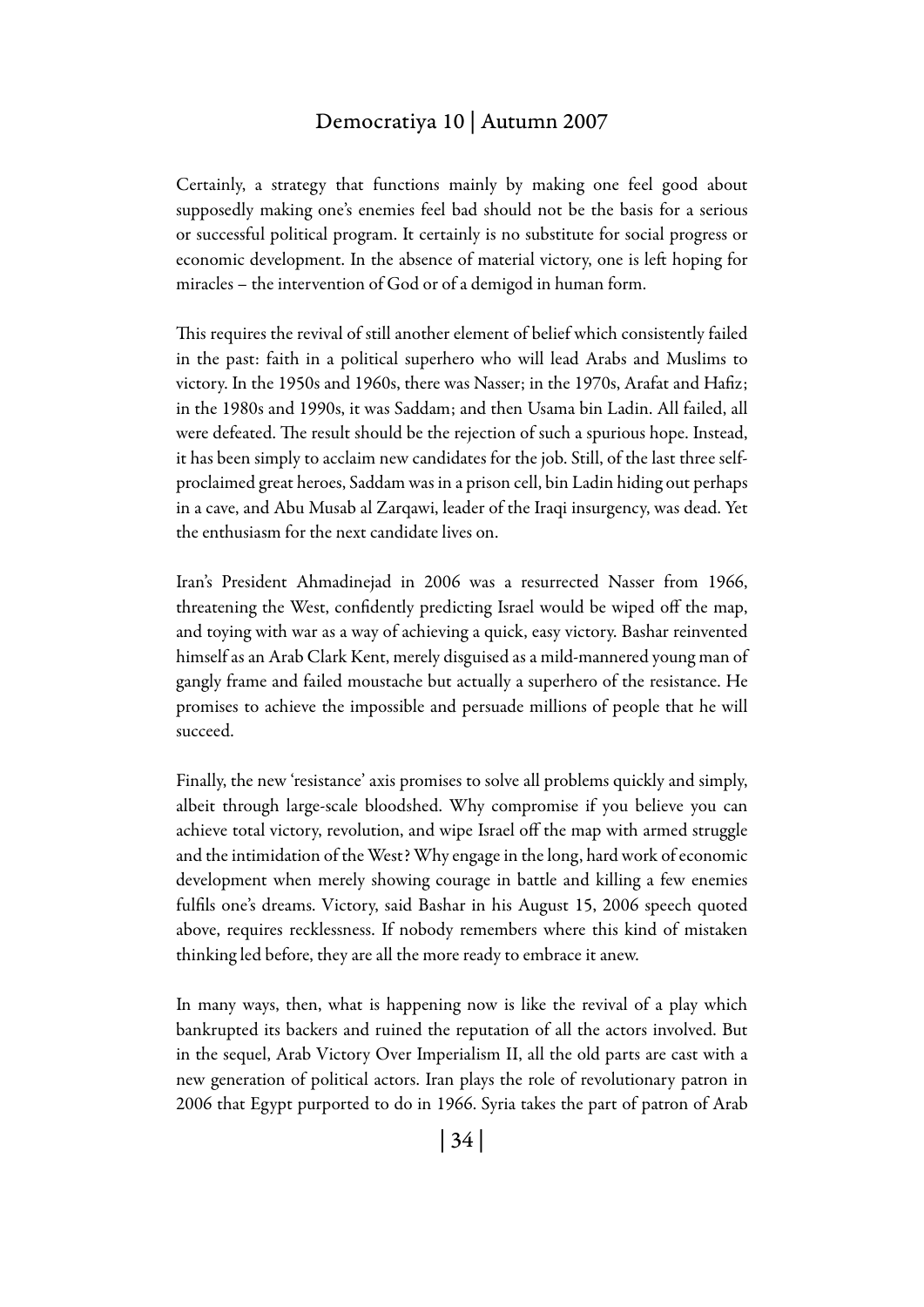nationalism and revolutionary terrorism that Syria did in 1966. Hizballah and Hamas are the new PLO, promising to destroy Israel through non-state violence.

This experience of past tragedy has not, to paraphrase Karl Marx's remark on repetition in history, discouraged the farce of this second go-round. Indeed, the sad history of such past endeavours seems to have no impact on the majority of Arab thinkers, writers, journalists, and others celebrating the revival of intransigence in search of total victory.

True, a small liberal Arab minority is horrified by the turn toward radicalism and increased confrontation with the West and Israel in the name of heroic resistance. It is both hard and dangerous for them to make the case against this world view and strategy. Emperors do not like it when some of their subjects announce their nakedness. Societies, especially undemocratic ones, do not like to see their most cherished beliefs questioned.

The same principle applies to more moderate, but still dictatorial, regimes which eschew open, or at least very loud, opposition to the resistance doctrine. They want to use the radical ideas in their own interest – rationalizing their regimes; mobilizing their people for resisting foreigners rather than reform – while also preventing it being used against themselves. At the same time, the rulers of Egypt, Jordan, and Saudi Arabia also remember a lot more about how this ideology failed in the past than they pretend.

Just as Nasser and Saddam posed threats to them in the previous era, the new tyranny of Tehran and sword of Damascus are direct challenges to their survival today. They often use and reinforce the new ideas but also hope to blunt the edge, at least when their own interests are concerned. Yet in seeking to avoid being victims of the revolutionary tidal wave, they are loathe to confront this ideology directly and often even play along with it to promote their own interests.

Even the apparent threat to the more moderate regimes has its advantages for them. They have a good reason for not making or intensifying peace with Israel since this situation lets them use the continuing conflict as an excuse for their dismal domestic system. The same point applies to keeping their distance from the United States, using that country as a scapegoat for their own failings. Equally, they can eliminate the democratic challenge and repress domestic criticism since fair elections or open debate might strengthen radical Islamists.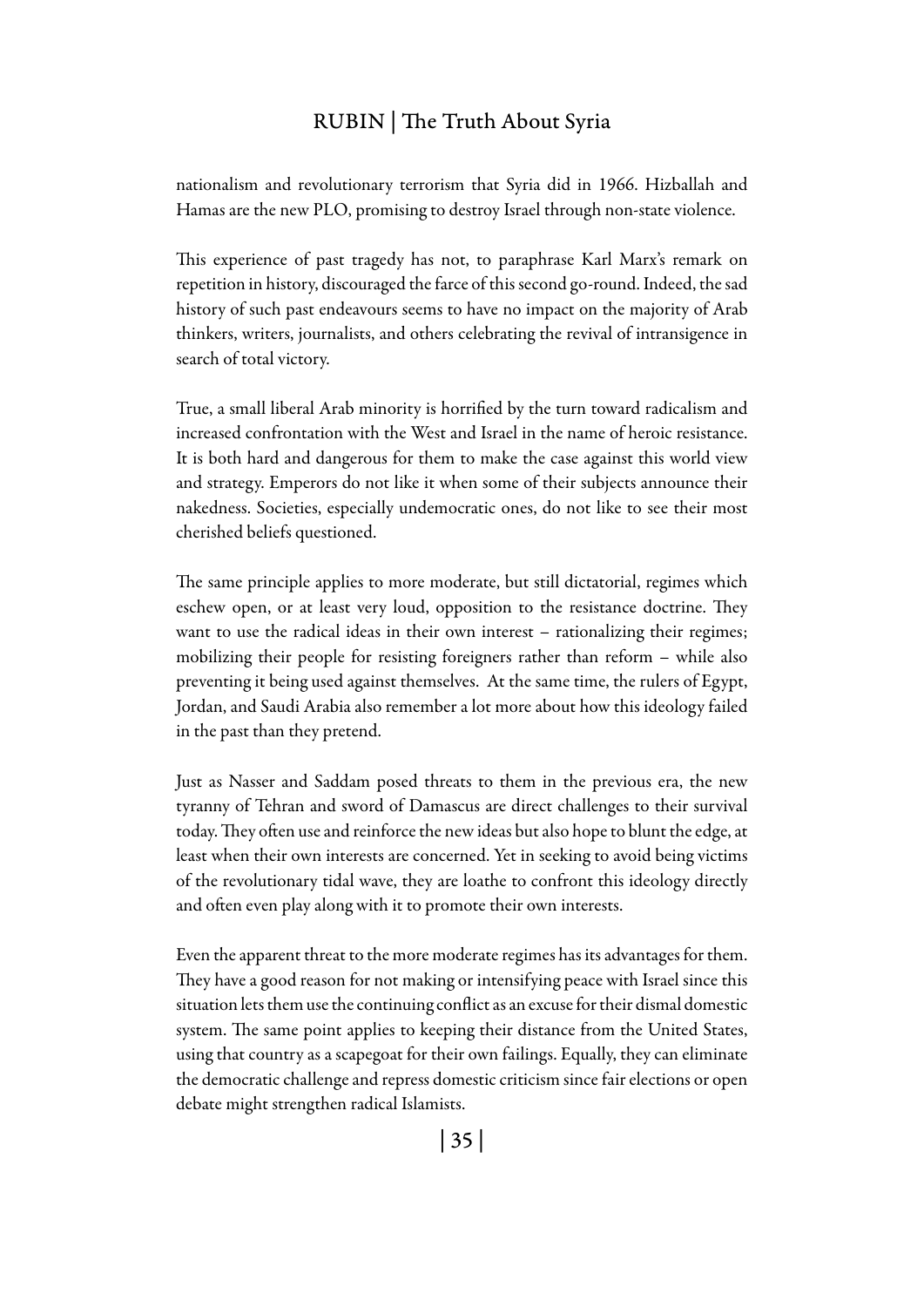And what is this new era that sweeps all before it, at least in terms of rhetoric? Briefly, it is characterized by the following points:

- A rise in radical Islamist movements, though the Arab nationalist regimes are still holding onto power and might well not lose it.
- Growing hatred of the United States and Israel, at least compared to the levels in some places during the 1990s.
- The belief that total victory can be achieved through terrorism and other violent tactics.
- A euphoric expectation of imminent revolution, glorious victories, and unprecedented Arab or Muslim unity.
- A disinterest in diplomatic compromise solutions, as unnecessary and even treasonous. To concede nothing is to lose nothing because you still have the claim to all you want and have thus left open the possibility of getting it.
- The death of hopes for democracy due to both regime manipulation and radical Islamist exploitation of the opportunities offered by some openings in the system.

While the Islamist and Arab nationalist movements are often at odds over power, their basic perceptions and goals are quite parallel. Bashar argues that there is no contradiction at all and in his resistance doctrine he brings out the common themes:

- The Arab/Muslim world faces a U.S.-Israel, or Western-Israel, or Zionist-Crusader conspiracy to destroy it.
- A secondary enemy is the majority of Arab rulers whose relative moderation shows them to be traitors. Only those who preach intransigence and struggle are upholders of proper Arab and Muslim values. In the 1950s and 1960s, this distinction pitted Egypt, Syria, and Iraq as the progressive states against 'reactionary' Jordan, Saudi Arabia, and other monarchies. Today, it is Iran and Syria against Egypt, Jordan, and Saudi Arabia.
- Since the main enemy is purely evil, there can be no compromise with it.
- By the same token, pretty much all types of violence are justified. Such attacks are said not to be terrorism because they are merely defensive, responsive, necessary, and against a satanic foe.
- Total victory is achievable and therefore accepting anything less is treasonous.
- Consequently, the people must unite under governments with the proper ideologies and able to mobilize the entire society, i.e., a dictatorship. The priorities for these regimes should be to destroy Israel, defeat America, and reject Western cultural and intellectual influences.
- And because this is all so necessary and workable, anything other than struggle and resistance – such as more citizen rights, reform, modernized economic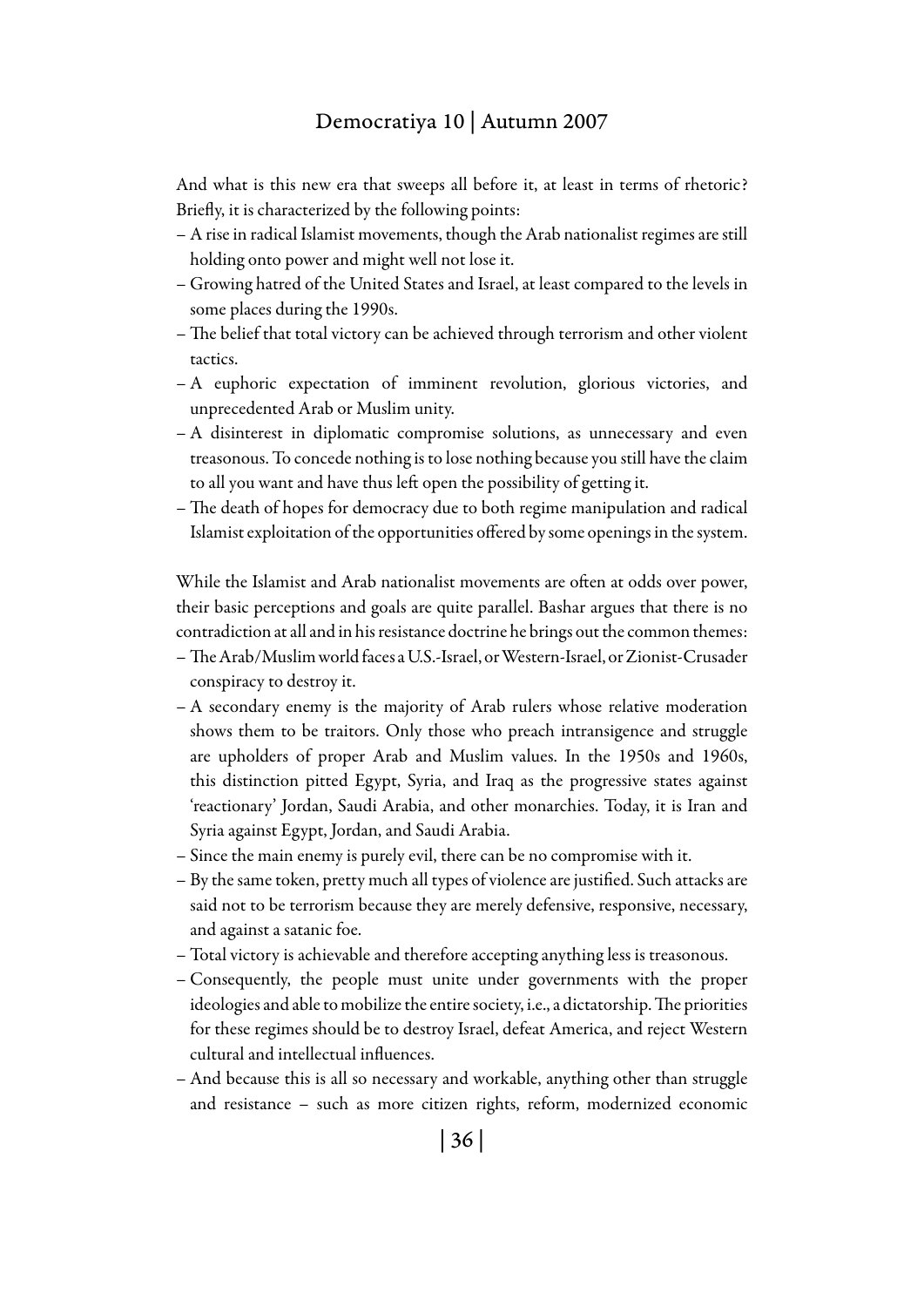structures, etc. – is a distraction. Only after total victory is achieved can these luxuries be arranged. Actually, while the Islamists still promise material benefits the Arab nationalist rulers hardly even make a pretence about providing better lives any more.

– In contrast, the idea of liberalism and reform is a Western contract, at odds with Islam or the Arab nation's interests, essentially an enemy trick.

In general, though, while Islamists and Arab nationalists compete for power, sometimes even violently, they simultaneously mutually reinforce the intellectual system and world view that locks the Arab world into the very problems they purport to remedy.

One feature of the new era very similar to that of the 1950s-1980s period is the expectation of imminent transfiguration, a millenarian sense that dramatic change is about to happen. The idea is that the future will defy the past, that such things as balance of forces or politics as the 'art of the possible' will be overcome by the hand of God, the proper ideology, or the right military strategy.

This idea was very much in evidence during the period beginning with the 1952 coup in Egypt and particularly after the 1956 Suez war which catapulted Nasser into being the closest thing there has ever been to a leader of the Arab world, the hero able to unite all the Arabs. Soon he had followers in every country. Nasser asserted Egypt's pride and strength; ridiculed Western powers; smashed Islamist rivals and the Marxist left at home; intrigued the intellectuals; and intimidated Arab regimes that opposed him. "We would clap in proud surprise," recalled Tawfiq al-Hakim, "when he delivered a powerful speech and said about [the United States] which had the atomic bomb that 'if they don't like our conduct, let them drink from the sea,' he filled us with pride." [9]

Hakim made a devastating critique of the original resistance mentality:

Are the people made happy because they hear socialist songs although they are submerged in misery which everyone sees?....Masses of people wait for long hours in front of consumer co-operatives for a piece of meat to be thrown to them ….Or take Arab unity.…Did the revolution succeed in bringing it about by political means? Did it bring it closer and strengthen it, or rather did it scatter and weaken it by policies which included intervention, pretension to leadership, domination, influence-spreading, showering money in the

| 37 |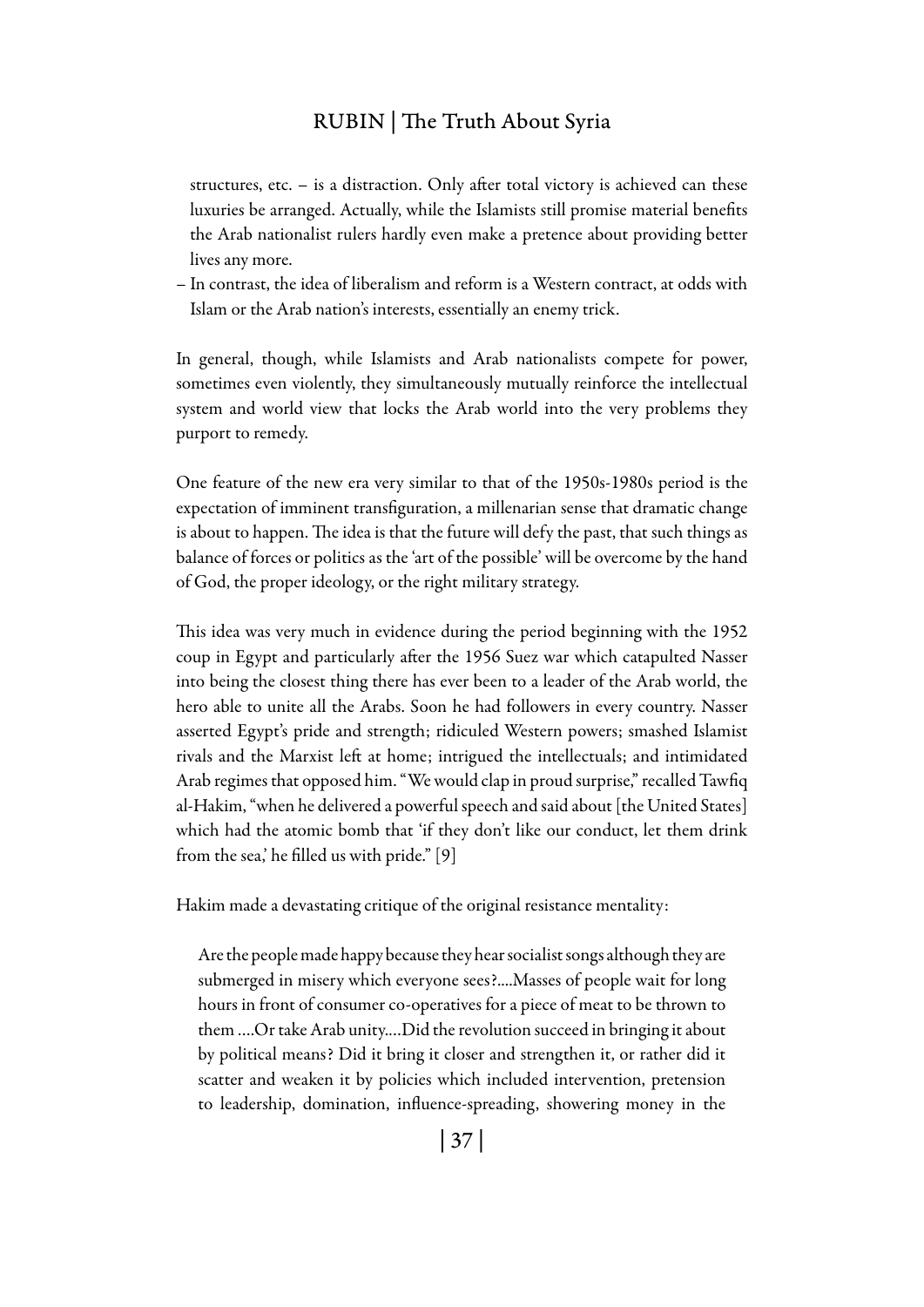planning of plots, fomenting coups d'état, and in the Yemen war inducing Arab to kill Arab, and Arab to use burning napalm and poison gas against Arab? [10]

At the time, though, few paid attention to this kind of critique. And this particular emperor's nakedness was only revealed in the 1967 defeat and more particularly after his death in 1970. Hakim's book was entitled, The Return of Consciousness. But today it seems as if the age of the coma has returned since many have now forgotten this outcome. It is also instructive to recall that Nasser's victorious reputation rested mainly on the 1956 Suez War which was actually a military humiliation for Egypt. Only American and Soviet diplomatic intervention saved Nasser, a situation paralleling the Lebanon war 'victory' of Nasrallah, rescued by international pressure for a ceasefire that left Hizballah armed and in place.

Ignoring all this history, supporters now make the comparison of Nasrallah and Nasser in a positive sense, playing on the similarity of both men's names to the Arabic word for 'victory.' In Cairo, their pictures were carried in demonstrations together, though their views on Islam in politics were opposite. It was also noted that the Lebanon 'victory' took place on the fiftieth anniversary of the Suez one. What was not mentioned was that a half-century after Nasser first took power has not brought much progress in Egypt. Even getting back the Sinai Peninsula captured by Israel in 1967 had not been achieved by struggle but rather through friendship with America and a peace treaty with Israel.

Another revived concept is that the balance of forces or technology – military, industrial, or electronic – is not really important but that spirit overcomes all these things. As early as 1947, Fawzi al-Qawukji, commander of the Syrian-backed People's Army fighting to prevent Israel's creation, explained that the Arabs would win by saying, "More than the arms I value the people who will be conducting this holy war" [11] In the rhetoric of a 1960s' radical slogan, 'The power of the people is greater than the technology of the man.' This is the idea behind the celebration of Hizballah and Hamas, the Iraqi insurgency, the celebration of the suicide bomber and the rock thrower as capable of achieving victory against apparently overwhelming odds.

Thus, both Arab nationalists and Islamists cite the Koranic verse, 'If Allah grants you victory, no one will be able to defeat you' as evidence of their certain victory. 'He who has faith, awareness, will-power and readiness to become a martyr can never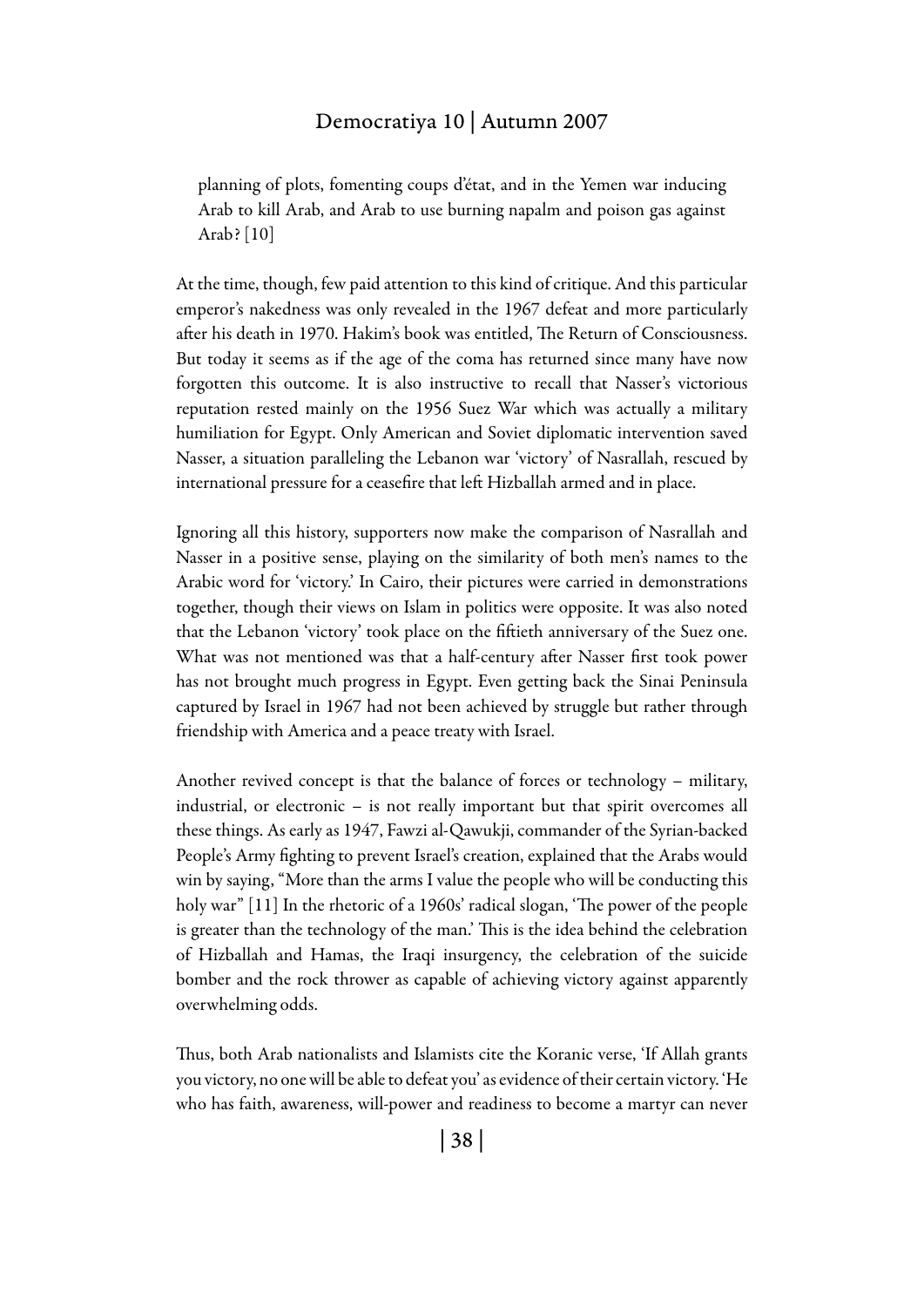be defeated,' claimed the Syrian newspaper Tishrin. Foreign Minister Muallim exulted, "Where there is a people with the will to resist, they will triumph." [12]

Arab nationalists, aside from their own past exploits, looked to the Cuban and Chinese revolutions as well as Vietnam and South Africa for proof that the weaker side could win through determined resistance and steadfastness. [13] It was all very 1960s' retro. 'Long live the victory of people's war,' said the Chinese back then, while the Cubans had their 'Year of the Heroic Guerrilla.' These ideas live on for the Arab world as if in a time capsule.

Nasrallah is now, as Arafat once was, compared to Che Guevara, the romantic but failed Cuban revolutionary leader, who like Nasrallah did not overthrow any governments but appears on many t-shirts. Islamists pointed to such examples as the Islamists' victory over the Soviet superpower in Afghanistan (forgetting the U.S. role in helping that campaign) and such 'successes' as September 11 or the Iraqi insurgency. They also claim Israel's withdrawal from south Lebanon and the Gaza Strip as triumphs. The Iranians can add their own revolution, the U.S. embassy hostage crisis and their standing up to Saddam Hussein in the Iran-Iraq war, which they nonetheless really lost.

Yet in fact these alleged victories are illusory ones in more ways than one. After all, this doctrine prompts aggressive violence and rejection of peace which produce the Lebanese, Iraqi, and Palestinian casualties whose suffering allegedly creates the need for resistance in the first place. There is, however, a good reason why weaker states usually avoid provoking or going to war against stronger ones: they lose. History is full of examples of high-spirited, ideologically motivated states that simply could not overcome the odds of reality. Remember World War Two, when the relatively mighty Japanese were defeated despite having suicide-prone kamikaze pilots and soldiers and ended up with their own cities in ruins?

In this light, the Arab memory of losing so many wars and conflicts in the past should be not a sign of cowardice to be expunged by more fighting or a litany of victories inspiring more bloodshed but a valuable political experience which should be heeded. Having spent so many years of suffering, dictatorship, and squandered resources in the twentieth century's second half should have been used to teach the lesson that intransigence and violence did not work, that extreme goals brought about far-reaching disaster.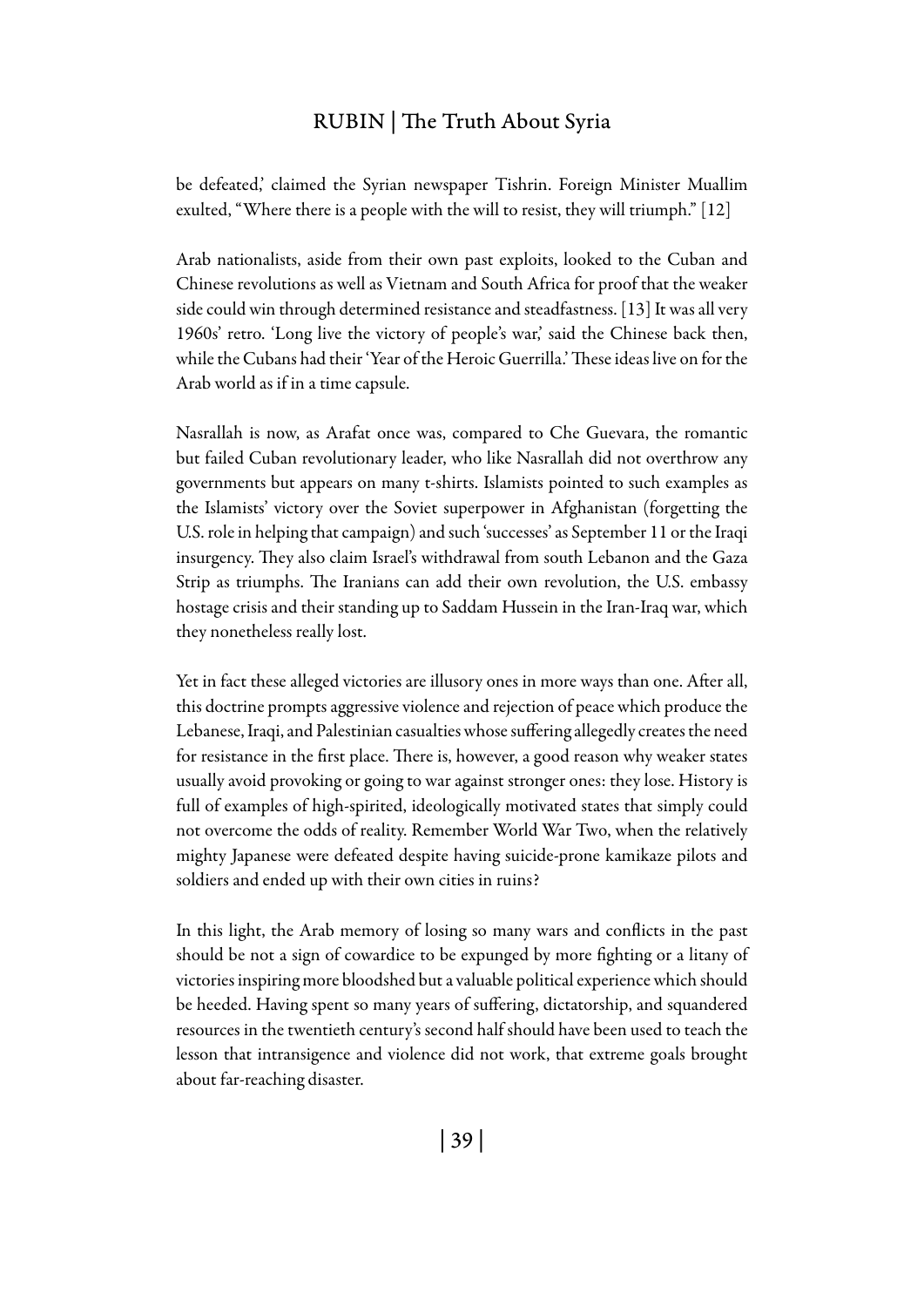When in the 1990s, many Arabs faced this sad story more honestly and directly they were inclined toward rethinking their future. Knowing what doesn't work tells you what needs to be done. If Israel could not be destroyed and the conflict was so costly, perhaps it was better to make peace. If America was so powerful than it would be better to get along with that country than to fight it. If the Arabs were falling behind in every economic, scientific, and social category, comprehensive reform seemed necessary. If exporting terrorism turns on you and poisons your own society, reject this path. The idea of change was on the agenda, challenging all the assumptions that had been made, tried, and found wanting.

Now, however, this process has gone down the memory hole. A new generation – which does not remember history and has no one to remind it – and a hybrid ideology, which discounts Arab nationalism's past dreadful experiences as not applying to itself, repeats all these mistakes. In Bashar's version of history, three generations of Arabs fought Israel and lost, leading to the expectation that the desire to fight would decrease over time. But, Bashar said, now a fourth generation was ready for battle and the desire for struggle was in fact increasing over time. [14]

The Arabs did not make mistakes; the radicals explain, but simply did not struggle enough or follow the proper ideology. It is as if someone has been hitting their head against a brick wall, briefly considered the possibility that this was detrimental behaviour, and then after brief consideration concluded they simply had not been knocking it hard enough.

As a result, the greater destruction one inflicted on one's own people, the higher the praise seemingly merited. 'Oh, Master of Resistance,' the Syrian state-run newspaper Tishrin on August 3, 2006 intoned in an ode to Nasrallah, the man who launched a war with Israel that set Lebanon back 20 years in political and economic terms, 'You have cloaked yourself in honour merely by writing the first page in the book of deterring and defeating the Zionist-American invaders, along with all those who are hiding behind them. No one thinks that the [war] will be won today, tomorrow, or [even] next year–but it is the beginning of the end, and the road towards victory has begun....' [15]

And so the Arab-speaking world in general, with Syria leading the march, steels itself for still another phase in a long, long road of conflict. Perhaps in a few decades another generation will learn for itself what it should have been taught by its predecessor and there will be another chance for change. The need for many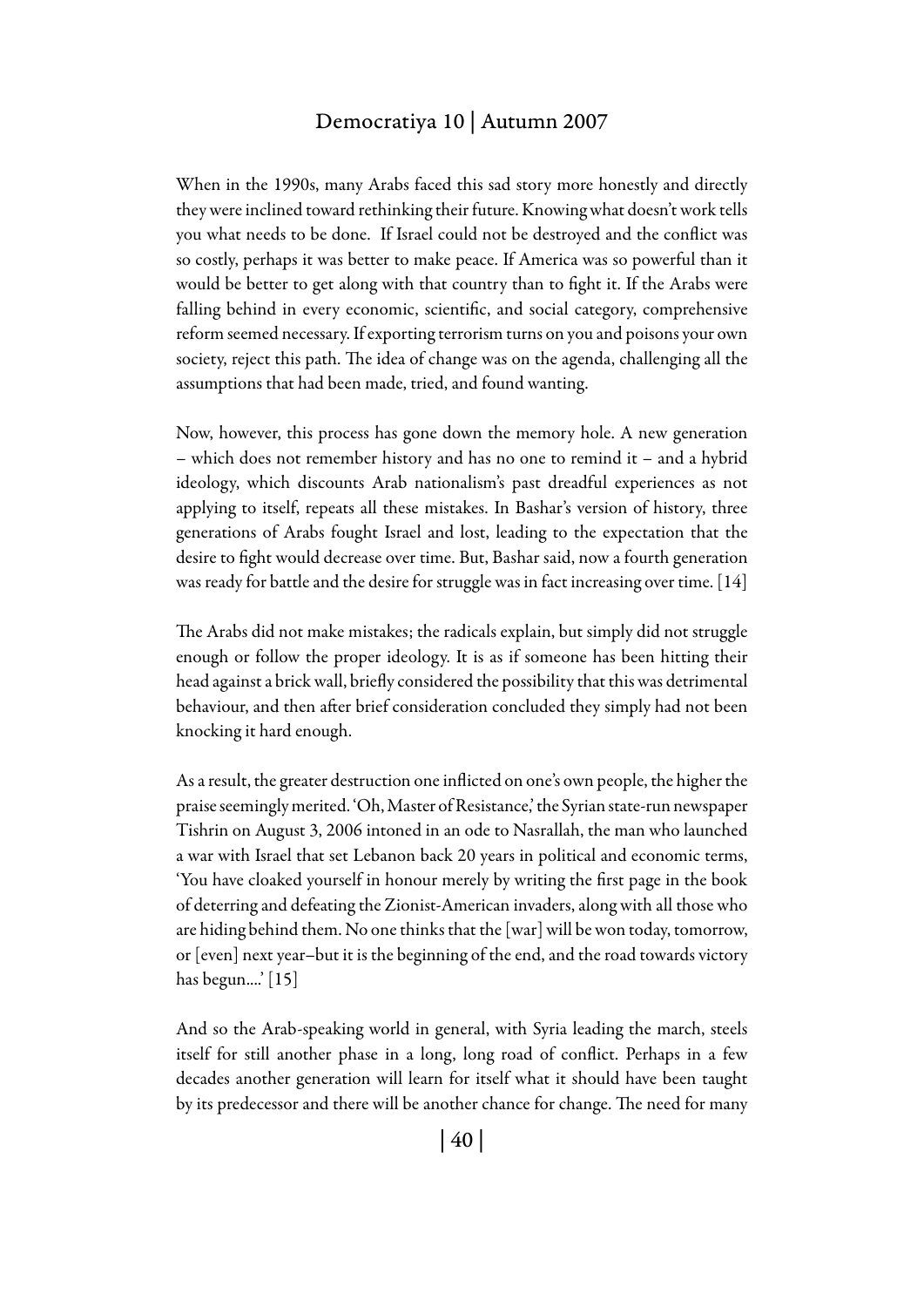years of suffering might well be inescapable as the resistance mentality has already shredded much of the memory of what really happened in the twentieth century's second half. Only another generation-long ordeal might be required to recreate that discarded understanding. Another chance for real progress can only be built on the basis of new defeats and failures.

All of this travail should be unnecessary. A serious assessment of the balance of forces would show that conflict with the West is a big mistake since it is so much more powerful in military and technological terms. But this is only an illusion, say the prophets of resistance. Muslim spiritual power or Arab courage can triumph because America is a paper tiger; the West is beatable. This contest does not necessarily require war, indeed if the United States and West are so weak they will back down if merely faced with threats. As Winston Churchill said of Soviet methods in his 1946 speech noting the beginning of the Cold War, 'I do not believe that Soviet Russia desires war. What they desire is the fruits of war and the indefinite expansion of their power and doctrines.' [16]

For the West in general and America in particular is perceived by Syria not only as too craven to fight but so stupid as to be easily outmanoeuvred. While experience gives some reasons for thinking this way, it is still the same mistaken argument Saddam Hussein made from the late 1980s, through the 1991 Kuwait crisis, and up to the moment he was overthrown in 2003, and the one that Usama bin Ladin said was proven by the success of the September 11, 2001 attacks before being driven into hiding. Doesn't the story's outcome disprove this assumption? Not if it is ignored, it doesn't. The fate of Iraq's dictator did not prevent Ahmadinejad from calling America a 'superpower made of straw' [17] or the head of Iran's powerful Council of Guardians, Ayatollah Ahmad Jannati, saying that America 'is weaker than a spider web….If the Islamic countries act like Hizballah, and stand up to America like men, America will be humiliated….' [18]

Viewing the West and America as weak and easy to defeat did not originate with September 11, 2001, or Hizballah's 2006 war in Lebanon. Like the ideas of destroying Israel without breaking into a sweat or violence redeeming Arab honor it has been around since the 1950s. The internationally renowned, and sometimes dissident, Syrian poet Adonis wrote, for example, a poem in praise of Iran's revolution in 1978: 'I shall sing for Qom [Khomeini's city and a center of radical Islamism], that it may transform itself in my ecstasy / Into a raging conflagration which surrounds the Gulf / The people of Iran write to the West: / Your visage, O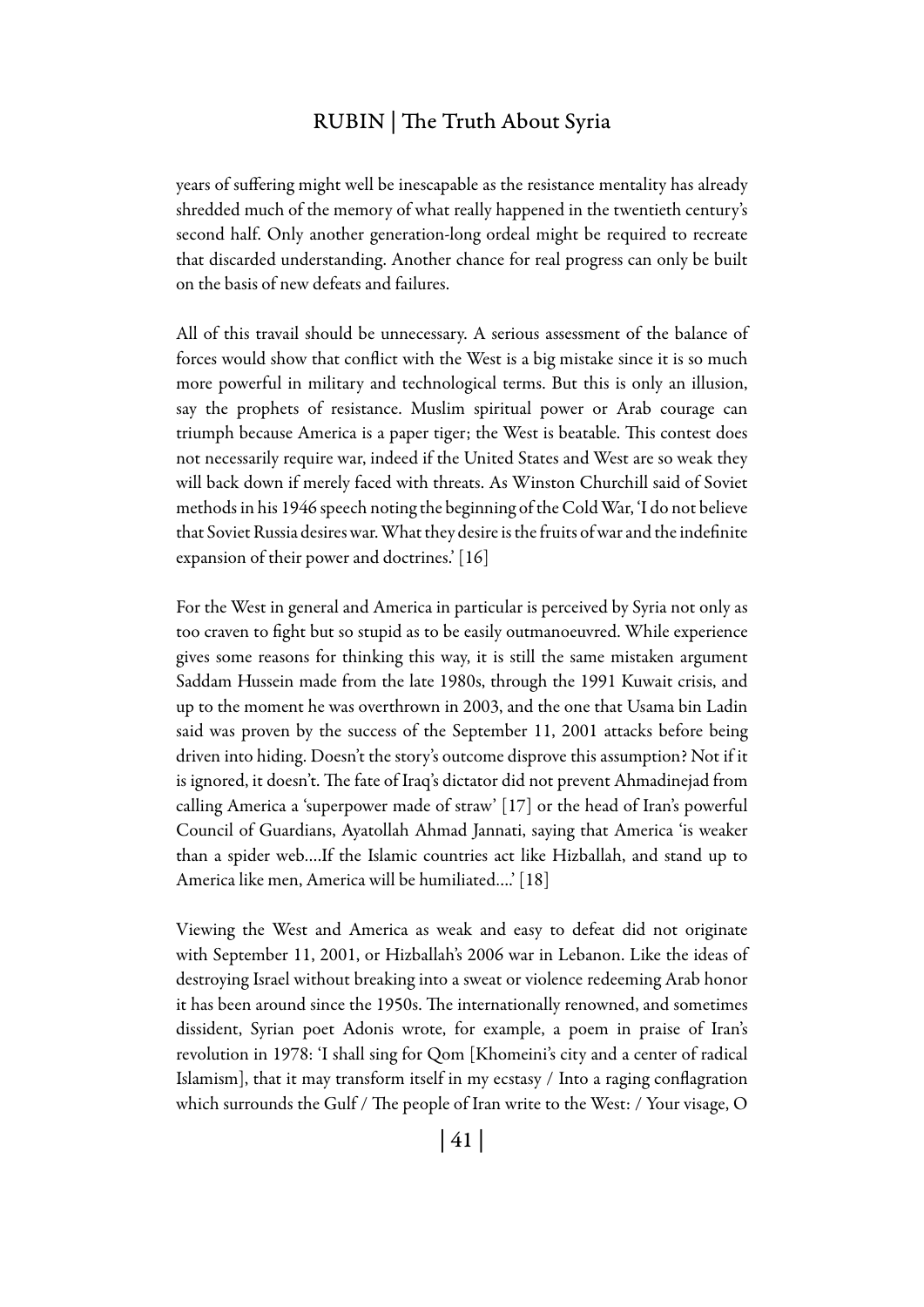West, is crumbling / Your face, O West, has died.' [19] Thirty years later, however, the West was still around and stronger than ever. Yet the idea of a Western collapse seems to persist eternally in the mentality that dominates discourse in the Arabicspeaking world.

Saddam thought the same way. Speaking at the Royal Cultural Center in Amman, Jordan, on February 24, 1990, he explained that the Americans had run away from Vietnam and Lebanon (in 1983), and abandoned the shah of Iran. He argued that they would not fight or at least would not long endure in a battle. Khomeini agreed with him on this point, if on nothing else, and famously noted on November 7, 1979 that America 'could not do a damn thing' to stop Islamist revolution. [20]

Bin Ladin himself explained, "[Those who] God guides will never lose….America [is] filled with fear from the north to south and east to west.... [Now there will be] two camps: the camp of belief and of disbelief….Every Muslim shall…support his religion." [21] And, after all, the entire September 11 attack was designed to puncture the myth of American power, to show how vulnerable it was. In terms of Muslim perceptions on this point, the September 11 attack and the other acts of 'resistance' did achieve a great deal of success.

Indeed, the basic approach of Bashar's new Middle East permeated throughout the Arab world, from Yemen's president advocating immediate war with Israel to Sudanese President Umar al-Bashir boasting that he would rather fight the UN than let its forces into Darfur, where his troops have been murdering ethnic minorities. "We've done the math….We've found out that a confrontation is a million times better for us." [22]

Bashir's 'math' regarding Sudan taking on the entire world does not add up but Bashir's intention was not to battle UN forces any more than Bashar wanted to fight a war on his own soil with his own army. Bashir's calculation was that the world does not care about the government's massacre of civilians in his Darfur province or would soon grow tired of having peacekeeping forces there, a fatigue heightened by the threat of inflicting casualties on them, and go away.

Bashar holds parallel views about Iraq and Lebanon. He hoped the West would give Syria control over Lebanon in exchange for his restoring order there. After all, that is what happened for most of the preceding quarter-century. And both Bashir and Bashar also know that demagogically daring to take on America and the world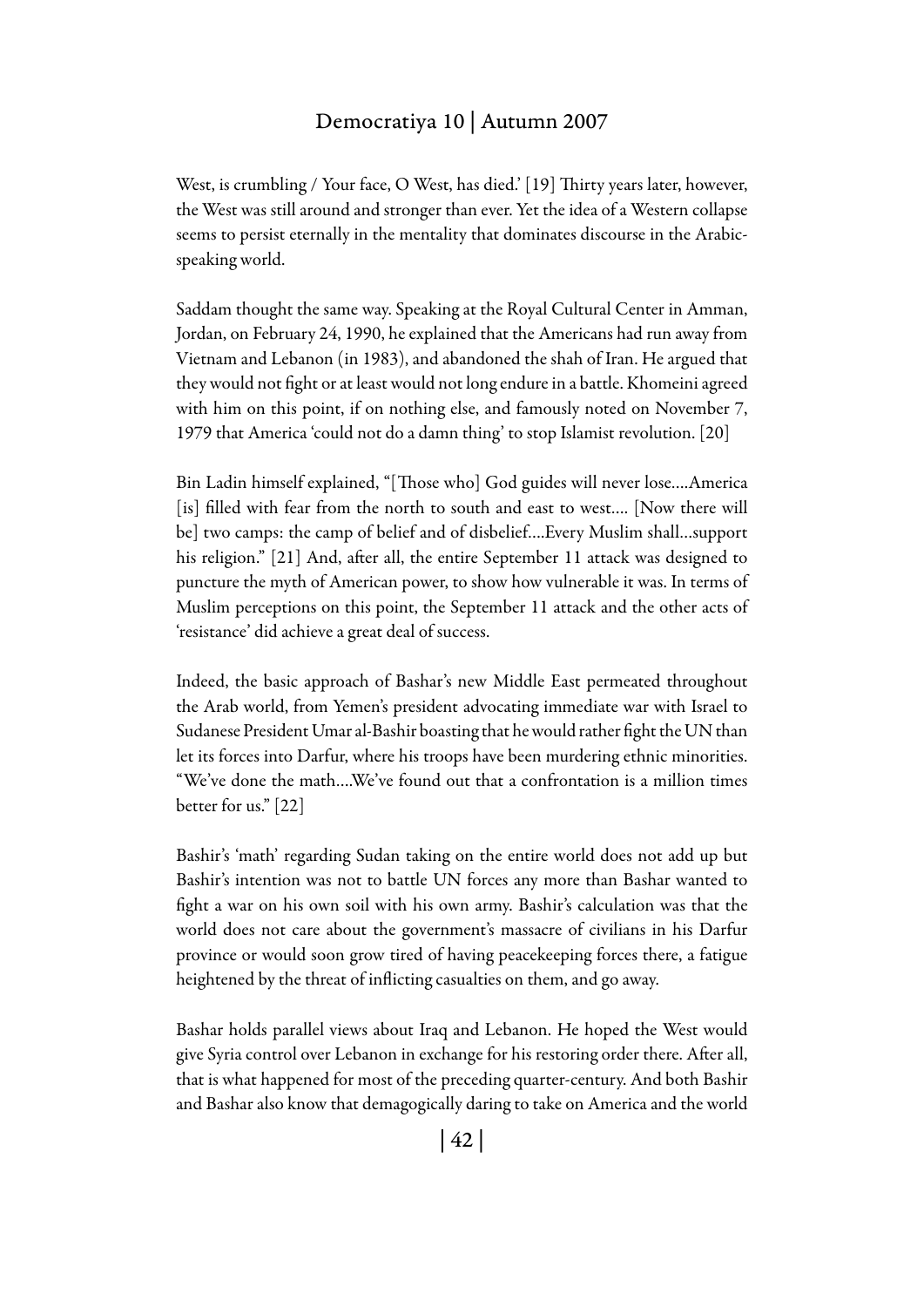will win them support at home as well as cheers (and perhaps aid) from other Arab publics and groups.

But beyond plaudits and passions, is fighting a panacea? Isn't developing ultimately better than dying, building better than battling, industry preferable to infanticide? Western history is full of those who made this mistake but the West succeeded largely to the extent that it transcended such thinking.

Indeed, does war really even restore Arab honor? This was claimed in the late 1960s with the PLO, after the 1973 war, two Palestinian intifadas, and on other occasions. In addition, the argument was made that Hizballah forced Israel out of south Lebanon and Hamas did so from the Gaza Strip thus redeeming Arab honor.

The historical problem is that after each highly publicized restoration of Arab honor it soon seems to be tarnished, or perhaps insatiable, requiring another round of repairs. Reformers often tried to persuade their fellows that the true way to raise Arab honor and dignity was not through fighting Israel or the West but by putting the priority on building a productive economy, higher living standards, equality for women, a free society, independent courts, an honest media, and good educational and health systems. Yet these things have once again been pushed off the agenda. Indeed, the philosophy of resistance breeds the most resistance to the changes the Arab world really needs.

A superb example of this kind of thinking is provided by Youssef al-Rashid, a columnist for the Kuwaiti daily *al-Anba*, who wrote that 'the Lebanese people may have lost a lot of economic and human resources [in the 2006 war]...but [aside] from figures and calculations, they have achieved a lot of gains' because Lebanon's 'heroic resistance fighters have proven to the world that Lebanese borders are not open to Israeli tanks without a price. Lebanon was victorious in the battle of dignity and honor.' [23]

Upon examination, however, what this really says is that billions of dollars in damage, death, suffering, the return of Syrian influence to Lebanon, the rise of intercommunal tensions to the brink of civil war, and the setting back of that country's economy are all worthwhile because it made people feel better about themselves. And even then, he couldn't say that Lebanese borders are closed to Israeli tanks, it's just that they cannot enter at no cost whatsoever.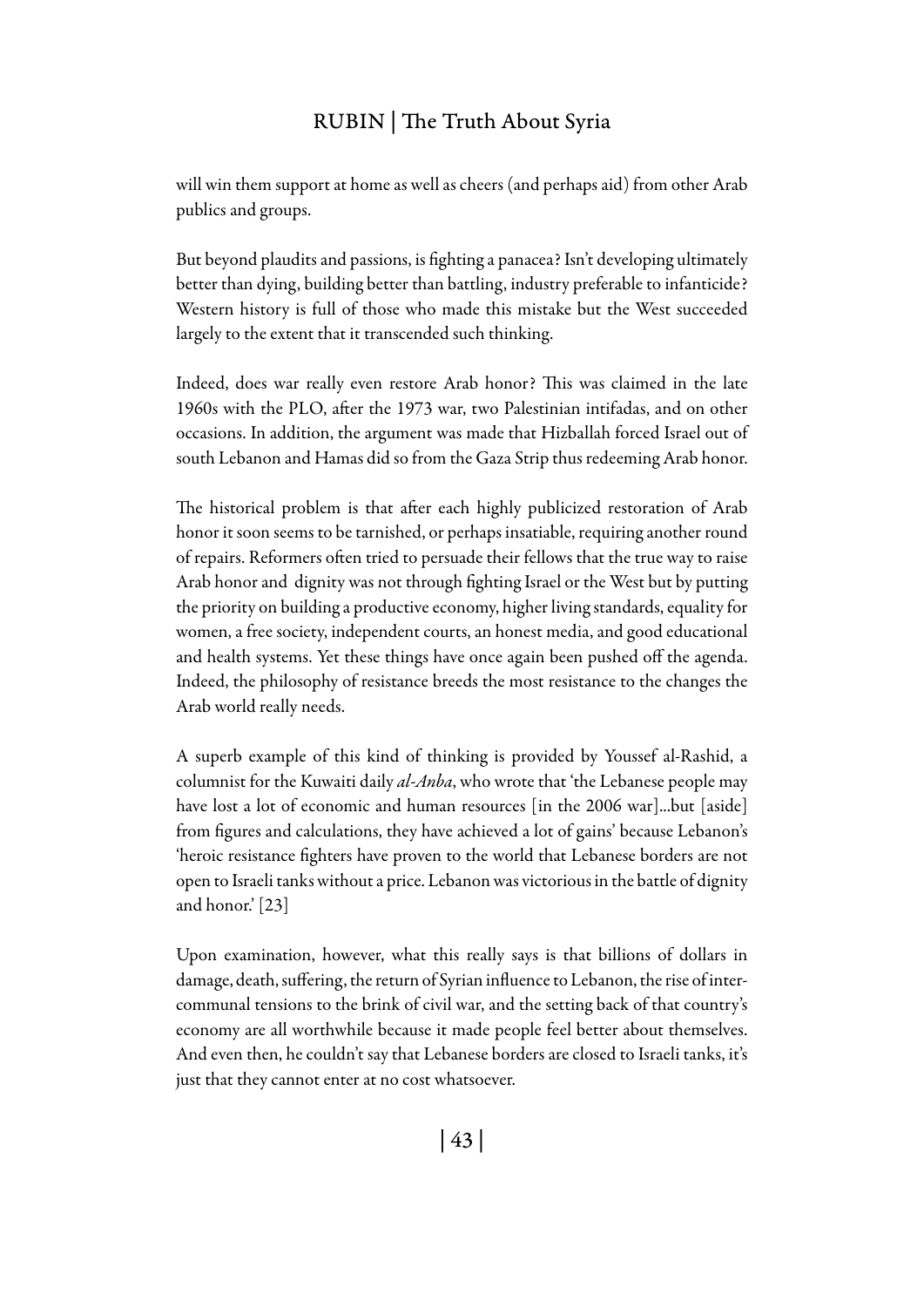This kind of statement has been common in modern Arab political history. To choose only one example, a 1966 internal Syrian Ba'th party document stated that the struggle against imperialism and Zionism was so important that it was worth sacrificing everything the party and the Syrian people had achieved: 'We have to risk destruction of all we have built up in order to eliminate Israel!' It was all very well, the Ba'th party explained, to have summit conferences and make military preparations but there had to come a moment when this plan for war would be implemented. [24] next year, with the 1967 war, these leaders got their wish, and fell from power.

Part of this calculation, a dangerous underestimate of their enemy, never seemed to be corrected. When Nasrallah and other extremist Islamists spoke about Israel they echoed word for word what Arafat and Arab nationalists said in the 1960s. Basically, it boiled down to this: If enough Arabs or Muslims are only ready to become martyrs, wiping Israel off the map would be easy. Israel only continued to exist because Arab rulers were too cowardly and traitorous.

This mistake resulted in four decades of disaster for the Arab world. In 1948 and again in 1967 Arab leaders announced they would defeat Israel and throw the Jews into the sea. But it was the Arabs who suffered a humiliating loss. Next, Arafat and others bragged that guerrilla warfare would do the trick, an idea which brought him one defeat after another, not Israel's defeat but civil wars in Jordan and Lebanon, more defeats on the battlefield, years of suffering, and the waste of billions of dollars in resources. The Gaza Strip was wrecked by this idea from three uprisings in 15 years. The Arab states remained virtually the sole place in the world exclusively ruled by dictatorships, since only authoritarian governments, it was argued, could defeat Israel and expel Western influence. And so it went, down through Saddam Hussein's three costly wars and Usama bin Ladin, to present-day Hizballah and Hamas.

When intellectuals and leaders are irresponsible there are consequences. Zaghlul al-Najjar, a columnist in al-Ahram – not an Iranian publication or some crackpot al-Qaida site but the flagship newspaper of the moderate Egyptian government which had a peace treaty with Israel for more than a quarter-century – wrote on August 14, 2006:

Imagine what would [happen] to this oppressive entity [Israel] if an oil embargo was imposed on it, if its air force was destroyed in a surprise attack,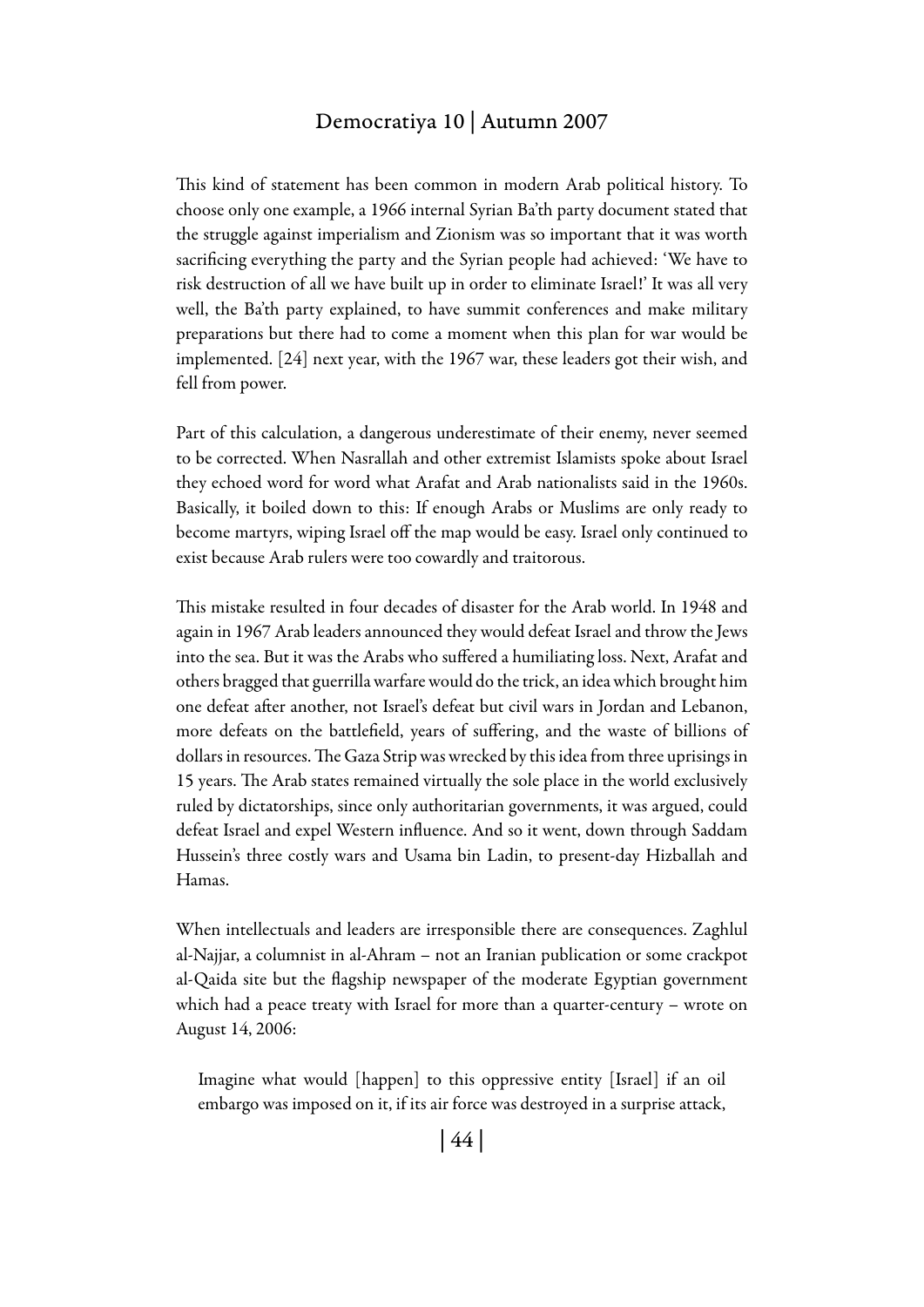and if all the Arab countries around it fired rockets on it simultaneously and decided to put an end to its crimes and its filth. [If this happens], this criminal entity which threatens the entire region with mass destruction will not continue to exist on its stolen land even one more day. [25]

To show that the publication of that article was no fluke, the same newspaper carried a similar article by Anwar Abd al-Malek, an Arab nationalist, on August 29, 2006, about the miracle of Hizballah proving Israel could be easily defeated. [26] Does Egypt want war with Israel? No. But engaging in this kind of demagoguery gives Egypt a degree of immunity from radical criticism at home and abroad while having the dangerous consequence of reinforcing the disruptive resistance ideology even further.

During all these flights of fantasy and failure the idea that the inability to destroy Israel should make real peace an attractive alternative never took hold. In part, this was because conflict was the superior option from the point of view of protecting the regimes. At the same time, Arab nationalists and Islamists let their desire for Israel not to exist persuade them that it was weak, divided, cowardly, and would soon crumble.

Here is Arafat in 1968: "The Israelis have one great fear, the fear of casualties." This principle guided PLO strategy: Kill enough Israelis by war or terrorism, and the country would collapse or surrender. A PLO official in 1970 said the Jews could not long remain under so much tension and threat; "Zionist efforts to transform them into a homogeneous, cohesive nation have failed," and so they would leave. [27] On September 12, 1973, just before his country and Egypt attacked Israel, the Syrian ambassador confided in a Soviet official that Arab states would need 10 to15 years to destroy Israel but would soon launch an attack to destroy the myth of Israeli invincibility and undermine foreign investment and Jewish immigration. [28]

Yet while the Arabs did well at the war's start and claimed afterward that they had restored their honor, more than 30 years later all the same issues of Israeli invincibility, a belief that Israeli society could be undermined, and victory would be certain if Arab self-confidence restored remained. Here is Nasrallah on July 29, 2006: "When the people of this tyrannical state lose faith in its mythical army, it is the beginning of the end of this entity." [29] But Israel suffered far heavier losses fighting PLO terrorists in the 1960s – when the country's population was far

| 45 |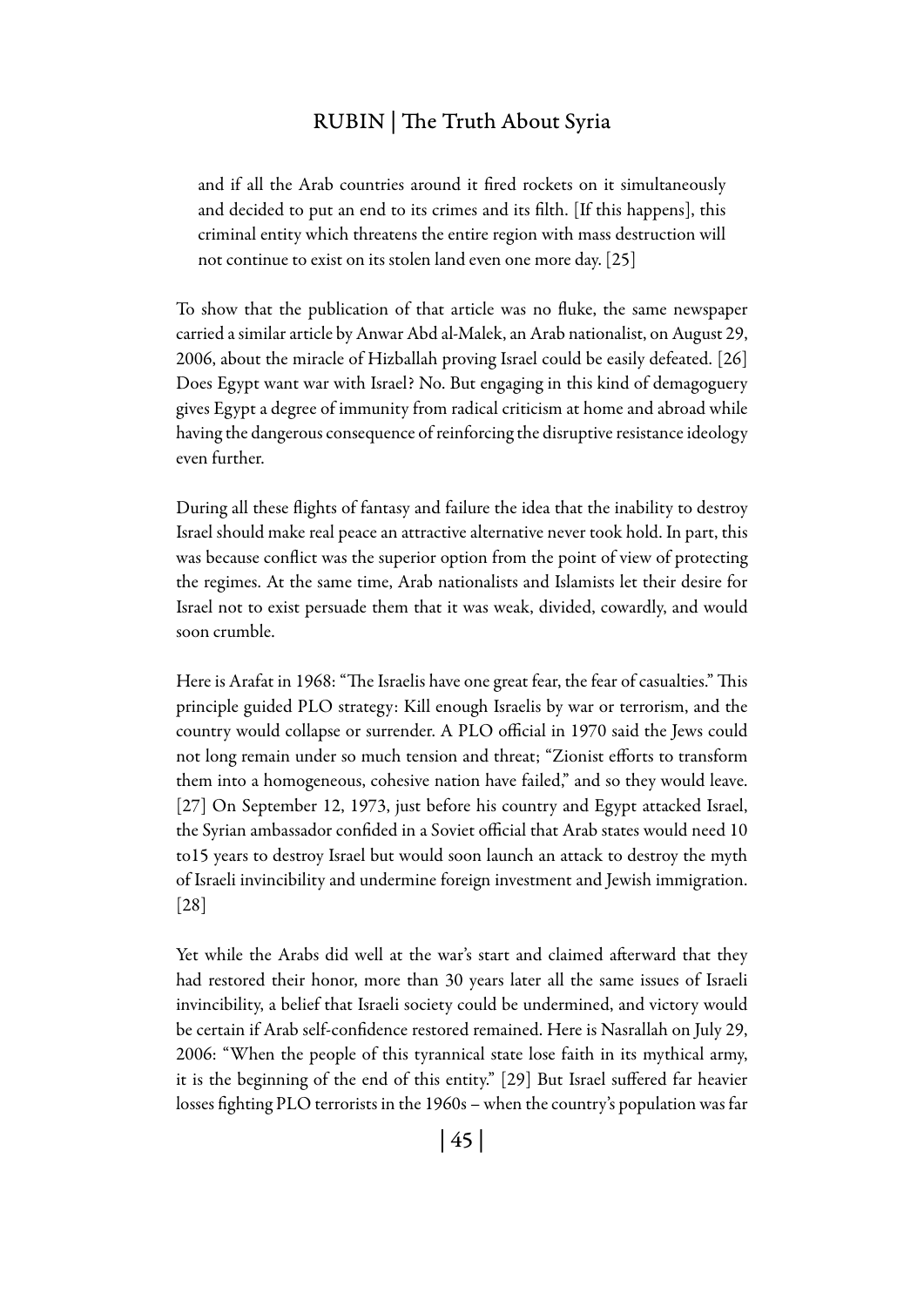smaller – than in the 2006 Lebanon war and the latter conflict actually produced more national unity and higher morale.

Nevertheless, Bashar and Nasrallah still insist, as Arafat did periodically over almost forty years, the fighting has shown, in the latter's words, Israel's army to be 'helpless, weak, defeated, humiliated, and a failure.' [30] Of course, this is propaganda aimed to win the masses' cheers and the cadres' steadfastness, but the leaders, too, believe it. After all, this is the assessment on which they base their policy.

The big hope of Arafat then and Bashar, Nasrallah or Hamas now was to terrorize Israeli civilians. This is why they use terrorism, not because they are intrinsically evil but rather because they think it will be effective. By attacking civilian targets, Arafat said in 1968, the PLO would 'weaken the Israeli economy' and 'create and maintain an atmosphere of strain and anxiety that will force the Zionists to realize that it is impossible for them to live in Israel.' [31] Or, as an article in a PLO magazine explained in 1970, if all Israelis would be made to feel 'isolated and defenceless,' they would want to leave, and Israel would cease to exist. [32]

What Bashar, Nasrallah, and Iran say today sounds like PLO documents from a quarter-century ago, like one entitled, 'Guidelines for attacking civilian targets in Israel' which called for, 'Using weapons in terrifying ways against them where they live,' including for example attacking tourist facilities 'during the height of the tourist season,' [33] which is what happened in the 2006 war. And in calling for Israel's destruction, Ahmadinejad echoed what Arab leaders were saying at the time he was a mere lad, with no real success.

Similarly, the other main strategic idea of the Iran-led alliance today is precisely the same one developed in the 1960s, in which terror-sponsoring states assaulted Israel through another country and client groups. Syria used Jordan and Lebanon for this purpose in 1947, even before Israel's creation, when Damascus wanted to hide its involvement in the fighting. [34] The whole history of the PLO and more than a dozen Palestinian terrorist groups is largely based on the principle of state sponsorship and safe havens. Again, it didn't work.

The Arab reaction to the 2006 war in Lebanon follows an old tradition in which military defeats are turned by verbal gymnastics into victories, partly based on the fact that Arab forces won some battles and fought bravely. In effect, fighting and dying simply becomes a substitute for the lack of success elsewhere; blood purges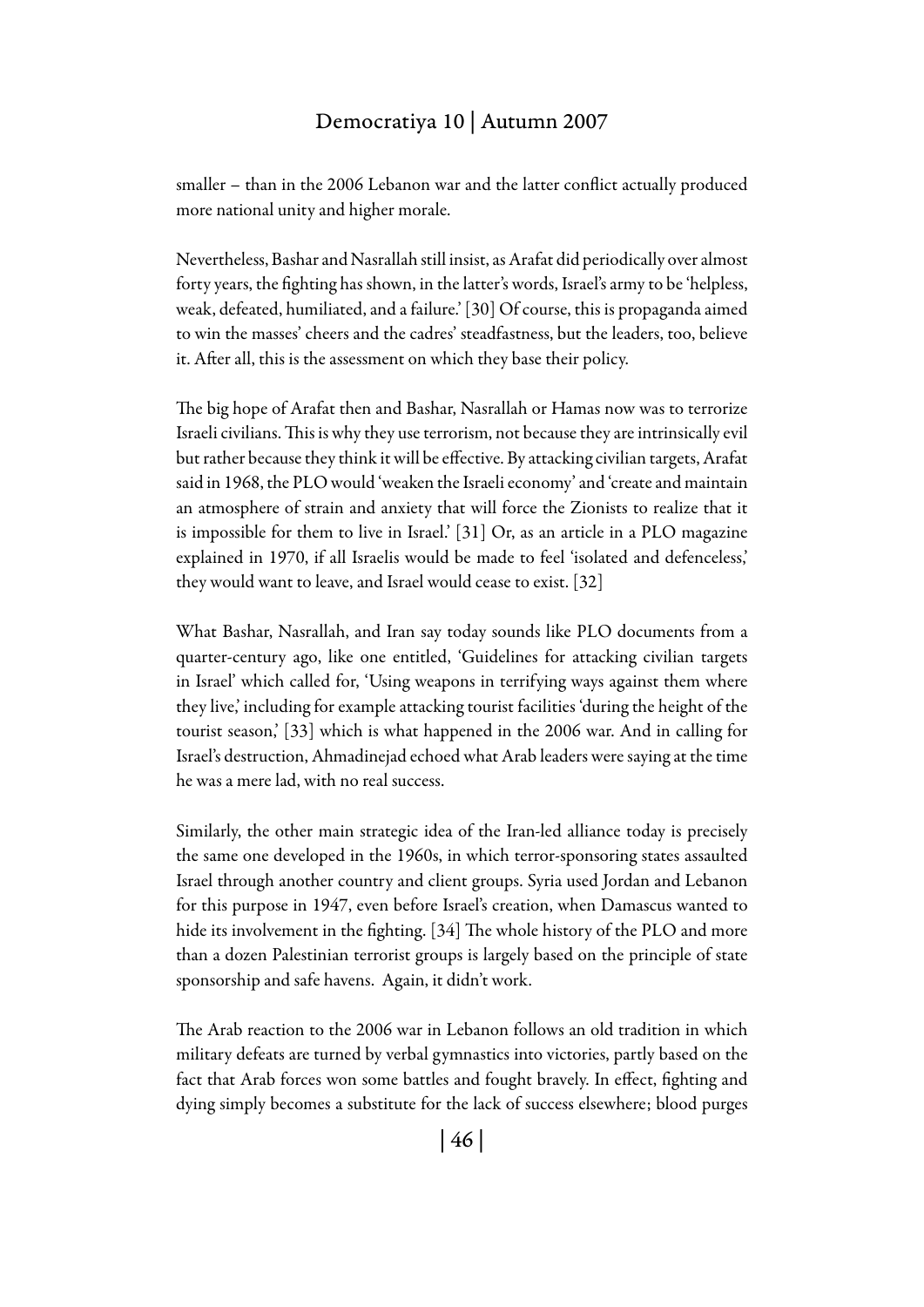failure in politics, society, and economy, like the student who flunks exams and redeems himself by becoming a suicide bomber. The Lebanese poet Abbas Beydoun, who writes on cultural matters, cheered Hizballah by saying it "has erased a guilt, and corrected the world's memory, in order to compensate for Arab frustration and expunge a sense of shame." [35]

The 1956, 1973, 1982, and other wars have been already transformed in this way. A superb example of this pattern is what happened at Karama, Jordan, in March 1968. Israel's army crossed the river, drove through Jordanian army units, then attacked and destroyed the main Fatah camp there. Arafat fled, leaving his men to fend for themselves. Israel lost 21 men while Fatah had 150 killed. The battle was an Israeli victory and the main credit for resistance belonged to the Jordanian army.

But Arafat persuaded Palestinians and the Arab world that Karama was a great victory for Fatah, making it appear heroic next to the Arab armies' apparent cowardice and incompetence a year earlier in the 1967 war. Thousands begged to join Fatah and Nasser invited Arafat to come to Cairo and be his protégé. Arafat's career, and the tragedy of the next 35 years of tragedy and bloodshed, was set.

Egypt itself used the 1973 war in this manner. While the Egyptian offensive at the start of the war was indeed brilliant and its use of new antitank weapons (another parallel with Lebanon in 2006) successful, Egypt lost the war. By the end of the fighting, the international community needed to rush in and save Egypt when Israeli forces crossed the Suez Canal and surrounded its Third Army. At least, Sadat used the war as a basis for his peace bid, turning the claimed victory to some productive use. But few in the Arabic-speaking world today view the war in that context.

A more typical case of how things work was the PLO's handling of its disastrous defeat in Lebanon in 1982, which ended with that group being driven from the country. Arafat called it a victory and his colleague, Khalid al-Hassan, modestly proclaimed, "We should not become arrogant in the future as a result of this victory." [36]

There was some dissent on this point. Isam Sartawi, the PLO's leading moderate, presented a different perspective, demanding an investigation of the PLO's poor performance in the fighting. He urged the PLO to 'wake up' and leave the 'path of defeat' that had led to the 1982 debacle. Sartawi ridiculed the wishful thinking that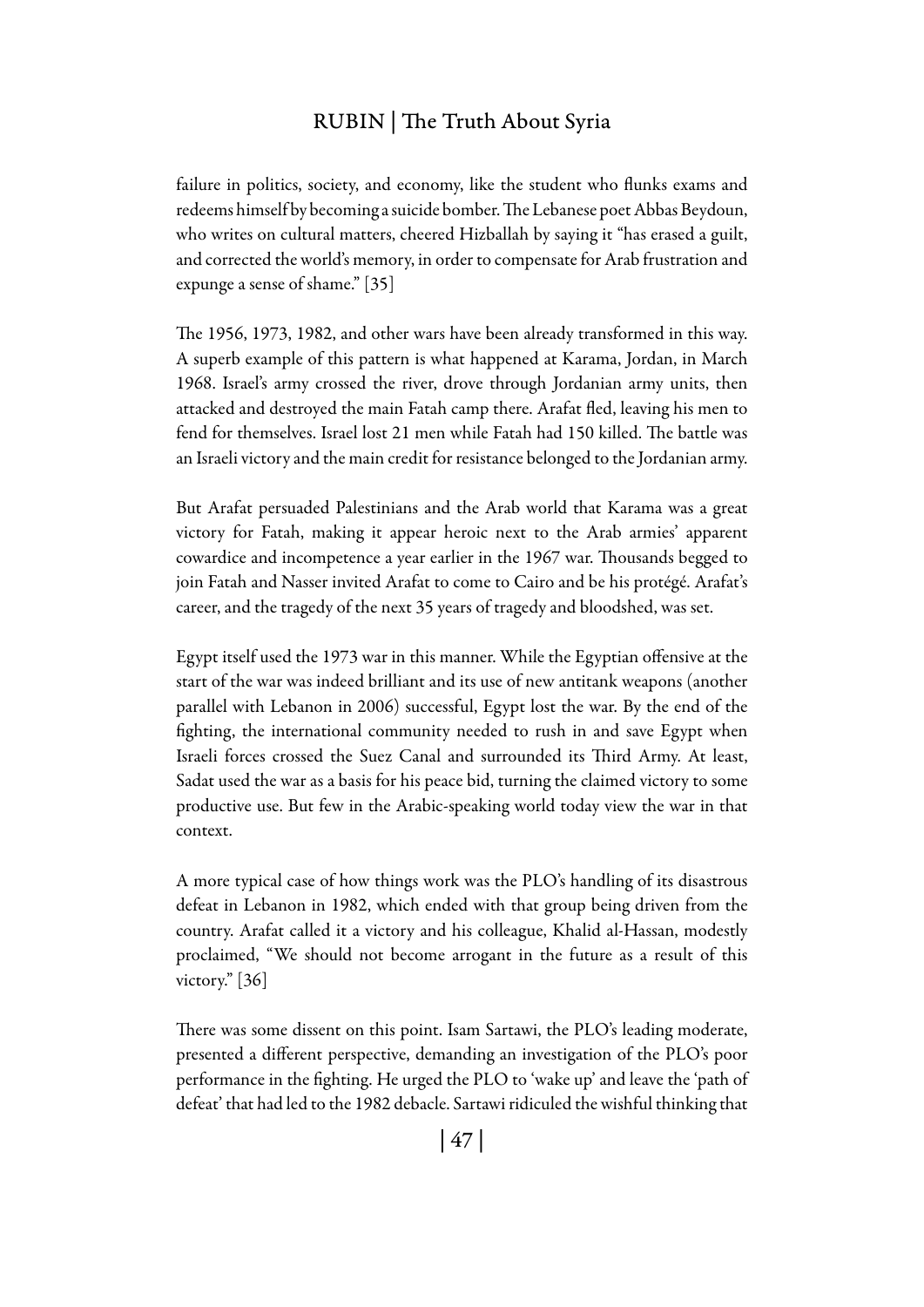claimed that war to be a PLO victory. "Another victory such as this," he joked, "and the PLO will find itself in the Fiji Islands." [37]

Yet what happened between Arafat's fantasy and Sartawi's realism? Twenty years later, Arafat was still leading the PLO. Two months after voicing his complaints, Sartawi was murdered by Palestinian terrorists from a group headquartered in Damascus that often served as an instrument of the Syrian regime. Repression, then, is one way to discourage anyone from pointing out the huge holes in the resistance mentality.

Here can be seen a brilliantly designed mechanism that safeguards the radicals and regimes, a weapon wielded brilliantly by Bashar. If anyone dissents or ridicules these ideas, say that this proves them traitorous lackies of the West and Zionism. This is an inescapable fact of life in the Arabic-speaking world. A Lebanese Shia asked in this regard, "How should I react to…people…that tell me that they are ready to kill themselves, their kids, see their houses destroyed and their jobs nonexistent, while looking at me [and implying], if "you are not willing to do the same, thus you are an American-Israeli agent?'" [38]

The same treatment is given governments or groups if they seek outside support to protect themselves from the radicals, since that means turning to the West. Sometimes, of course, the threat is so grave that the taboo is broken – as when the Saudis and Kuwaitis got Western help to save them from Saddam in 1990.

Yet there is a terrible reckoning afterward, since this decision was a major factor in the rise of bin Ladin's international jihadism. Egyptian President Anwar Sadat made peace with Israel in 1979 and was assassinated in 1981. The same fate befell Jordan's King Abdallah in 1951, for merely attempting to do so, earlier and Lebanese President Bashir al-Gemayel in 1982.

This same trick is used by Bashar against other countries which have interests diverging from those of Syria and as a way to show his own people that he is the noblest Arab of them all. In his August 15 speech, Bashar called the leaders of Egypt, Jordan, Lebanon, and Saudi Arabia mere 'half-men,' midgets who lacked his courage, and even outright traitors. Just as this policy plays with fire by inciting war against Israel it also foments conflicts among the Arabs themselves. By advocating unity only on his terms, Bashar ensured that there would be none.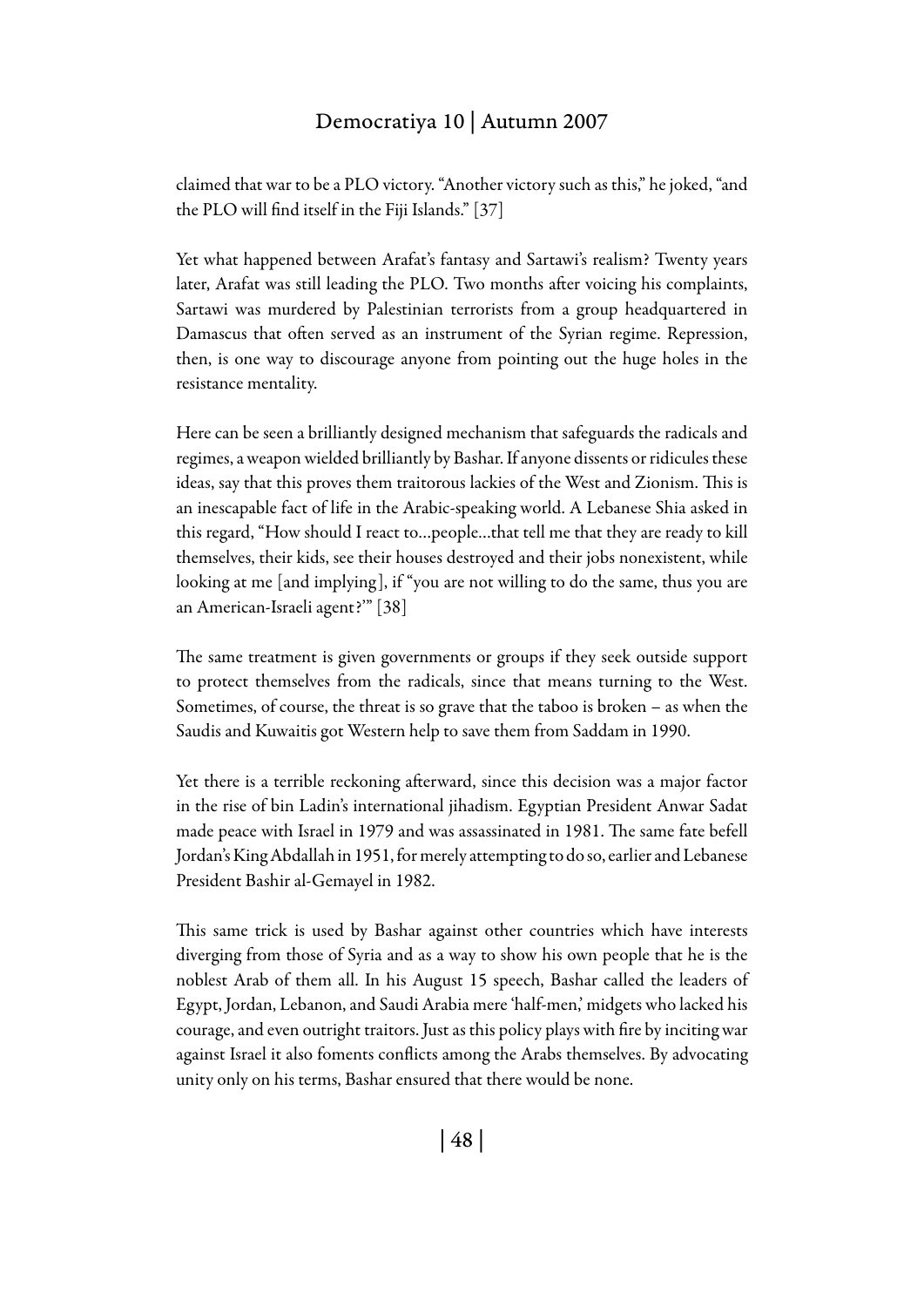As significant, and perhaps even more important, Bashar's resistance strategy was meant to kill off the possibility of democratization of politics and liberalization of society. After all, if the priority is on resistance, reform is at best a distraction, at worst it is treason. Thus, struggle excuses stagnation. What matters is the glory of resistance rather than the banality of economic reform, improving the school system, and developing an honest media or independent judiciary. 'In a state of war,' wrote the dissident Egyptian playwright Ali Salem whose works are banned in his own country, 'No one argues...or asks questions.' They are told that this is not the right time to talk about free speech, democracy, or corruption, and then ordered, 'Get back to the trench immediately!' [39]

And when in March 2001, Ba'th party members asked Syrian Vice-President Abd Halim Khaddam at a public meeting why the regime did not do more to solve the problems of corruption, incompetence and the slow pace of reform, his answer was that the Arab-Israeli conflict permitted no changes at home. 'This country is in a state of war as long as the occupation continues.' [40] The irony of this argument was that the regime had turned down Israel's offer to return the entire Golan Heights a year earlier.

The regime needed the continuation of the conflict with Israel to rationalize its own dictatorship, corruption, and even continued rule. But this allowed endless chances for posturing bravely. Bashar roared in a 2001 speech, "An inch of land is like a kilometre and that in turn is like a thousand kilometres. A country that concedes even a tiny part of its territory, is bound to concede a much bigger part in the future....Land is an issue of honor not meters." And he added that this was his inheritance: "President Hafiz al-Assad did not give in," boasted Bashar, "and neither shall we; neither today nor in the future." [41]

Today, radical Islamism – with an assist from the nationalists – is recapitulating the history of Arab nationalism in remarkable detail, including the wildly exaggerated promises of victory, the intoxication with supposed triumphs, the putting of resources into struggle instead of constructive pursuits, and so on. The old con game of offering battle against foreigners to discourage struggle against one's own dictator – as a substitute for democracy, reform, and material progress – was presented afresh as if it had never been used over and over in the past.

In some ways, this world view does not correspond with reality and is very damaging. But there is much method in the 'madness' of those who promulgate it.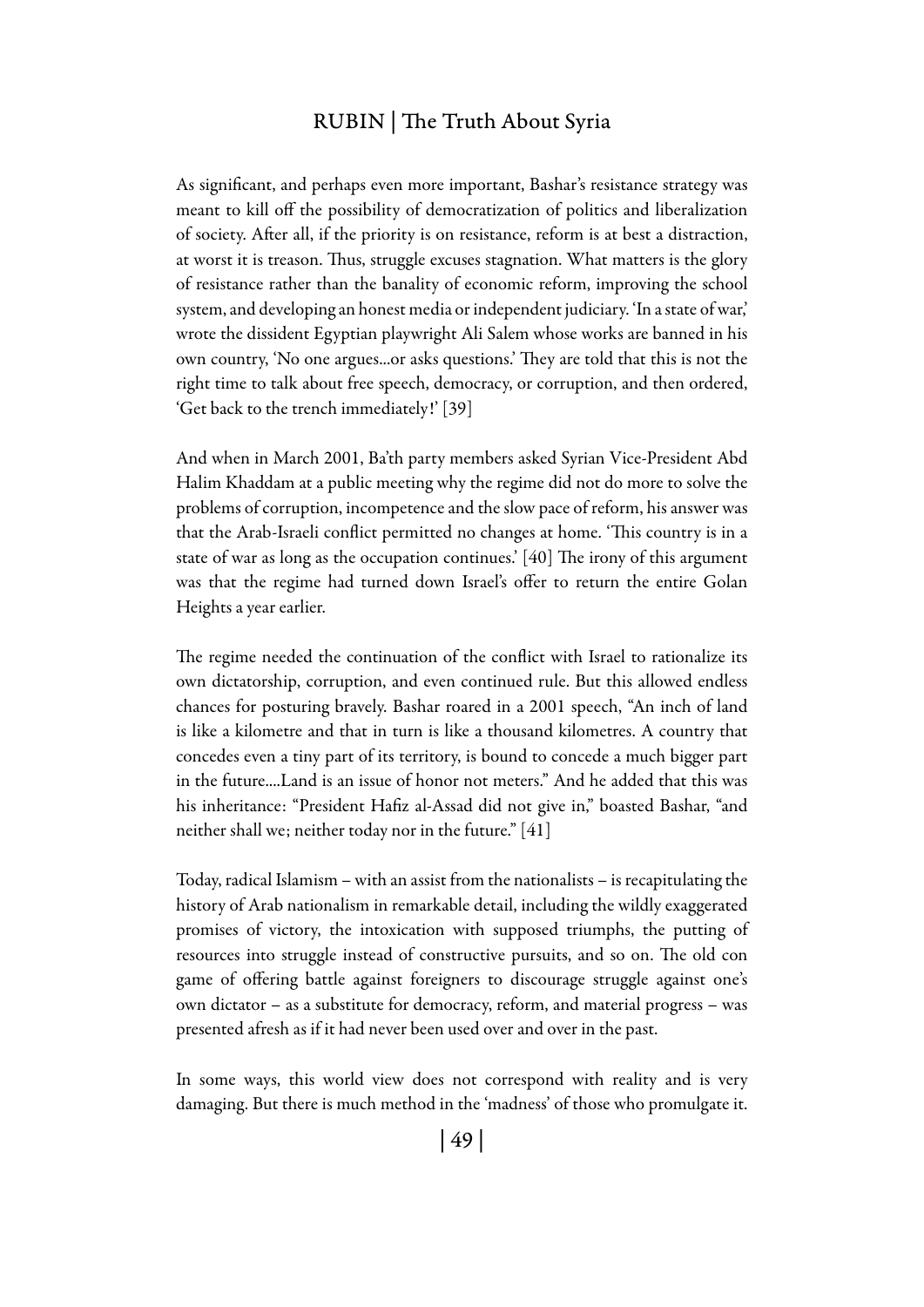The resistance mentality is an excellent tool for regime preservation. Ultimately, the main victims are the Arabs themselves. The main beneficiary among governments is Bashar al-Assad and the Syrian regime.

Bashar was ecstatic. Seeing, 'millions of youngsters waving' the flag of resistance proved 'that this nation is on the brink of a new phase in its history.' [42] Perhaps true, but it is the same as the old phase, and ultimately so will be its results. In the meantime, the Syrian regime remained stable and became even more popular. Unless he made a major miscalculation, it was springtime for Bashar.

Barry Rubin is an advisory editor of *Democratiya* and the author of *The Long War for Freedom, Yasir Arafat, The Tragedy of the Middle East*, and *Hating America*. His articles have appeared in *The New York Times*, Washington Post, Los Angeles Times, Foreign Affairs, and many other publications. He has been a Council on Foreign Relations Fellow and is the editor of the Middle East Review of International Affairs.

#### **Notes**

- [1]Syrian Arab Television, August 15, 2006. Translation in U.S. Department of Commerce, Foreign Broadcast Information Service (hereafter FBIS).
- [2]Fouad Ajami, "Arab Road," *Foreign Policy, No. 47*, Summer 1982, p. 16.
- [3]Christopher Andrew and Vasili Mitrokhin, *The World Was Going Our Way*, (NY, 2005), p. 212.
- [4]Syrian Arab Television, August 15, 2006. Translation in FBIS.
- [5]Syrian Arab Television, op. cit.
- [6]Many writers and scholars routinely refer to Alawites today as Shia Muslims but there is almost no basis for this statement, aside from regime propaganda. Hafiz al-Assad persuaded the Lebanese Shia cleric Musa Sadr to accept this assertion, but Sadr was highly respected as a political leader, not as a theologian, and his opinion has not been formally endorsed by many others. Alawites in the past openly rejected the idea that they were Muslims and their religious beliefs were very much at variance with those of Islam. It is appropriate to treat the idea that Alawites are Shia Muslims as a political myth even if Alawites (at least in public) and other Muslims, though not all, accept this notion at present.
- [7]*Al-Gumhuriya,* October 7, 2001. Translation in Middle East Media Research Institute (hereafter MEMRI) No. 289, October 19, 2001, http://memri.org/bin/articles.cgi?Page=archives&Area =sd&ID=SP28901#\_edn1.
- [8]Quoted in the *New York Post*, September 3, 2006.
- [9]Tawfiq al-Hakim, *The Return of Consciousness* (NY, 1985), p. 50.

[10] Ibid.

[11] Text of UPI interview in British Foreign Office, FO371 E8124/951/31, August 16, 1947.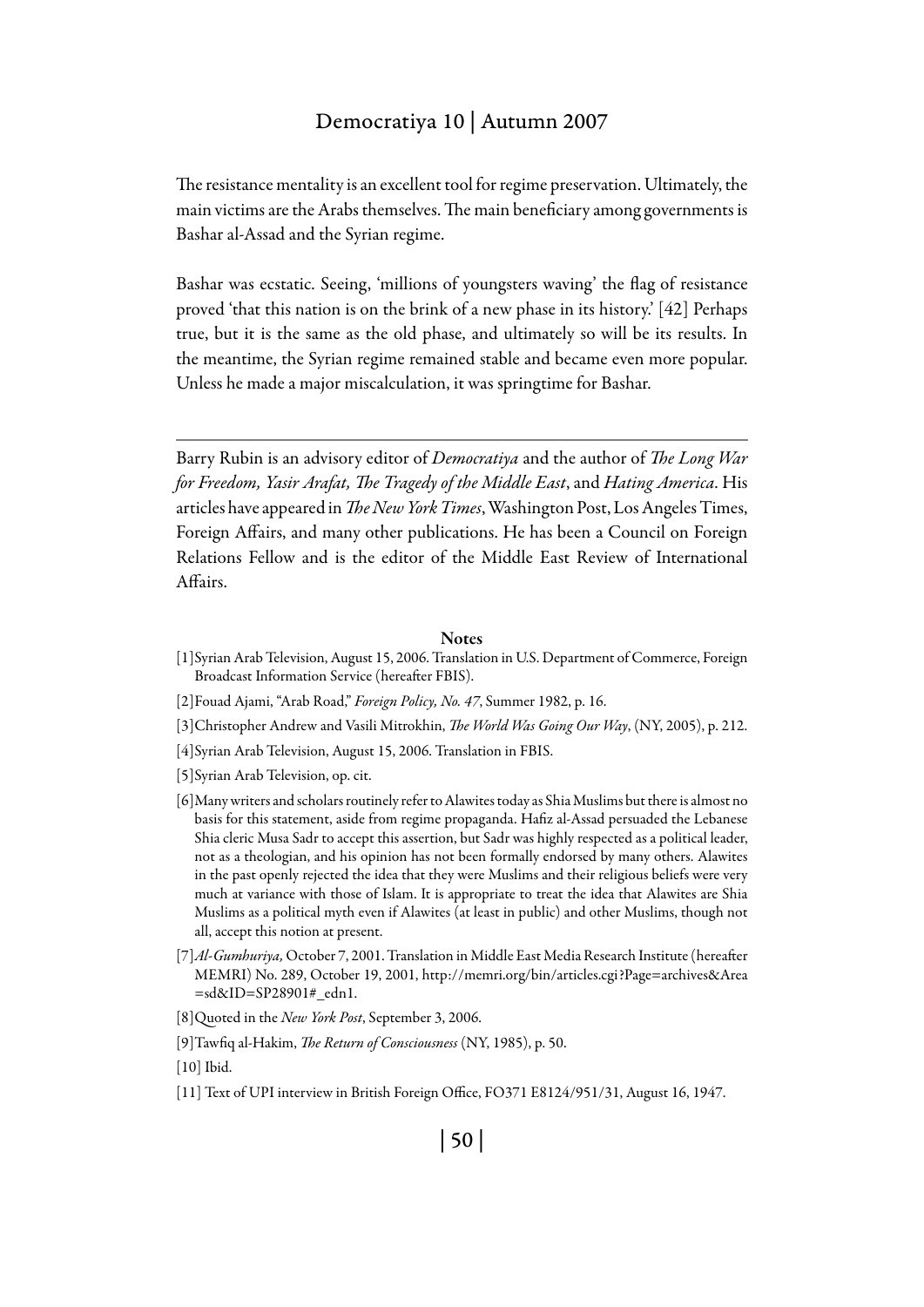- [12] *Tishrin*, August 14, 2006. Translation in MEMRI No. 1250, August 16, 2006; *al-Mustaqbal*, August 7, 2006. Translation in MEMRI No. 1239, August 9, 2006, http://memri.org/bin/ articles.cgi?Page=archives&Area=sd&ID=SP123906
- [13] See, for example, Buthaynah Shaab, *Tishrin*, August 14, 2006. Translation in FBIS GMP20060814627003.
- [14] Syrian Arab Television, op. cit.
- [15] Tishrin, August 3, 2006.
- [16] Speech of March 5, 1946. Text in: http://www.fordham.edu/halsall/mod/churchill-iron.html.
- [17] IRINN TV, February 1, 2006. Translation in MEMRI, Clip #1019, http://www.memritv.org/ Search.asp?ACT=S1.
- [18] Sermon broadcast on Iranian channel one television, September 1, 2006. Translation by MEMRI.
- http://www.memritv.org/search.asp?ACT=S9&P1=1261.
- [19] Khalid al-Maaly, "Two Faces of Arab Intellectuals," Berliner Zeitung, September 14, 2006. Translation at:
- http://www.signandsight.com/features/993.html
- [20] Text in *FBIS*, November 8, 1979.
- [21] Al-Jazira television, October 7, 2001.
- [22] Interview on Al-Jazira television, August 1, 2006. Translation in MEMRI No. 1217, August 1, 2006; Al-Jazira television, August 29, 2006. Translation in MEMRI, Clip #129.
- http://www.memritv.org/search.asp?ACT=S9&P1=1255
- [23] Associated Press (hereafter AP), August 17, 2006.
- [24] "The Palestinian Problem in the Internal Political Report of the Extraordinary Regional Congress," March 10-27, 1966. Text in Abraham Ben Tzur, *The Syrian Baath Party and Israel*, (Givat Haviva, 1968), p. 19.
- [25] *Al-Ahram*, August 14, 2006.
- [26] *Al-Ahram*, August 29, 2006.
- [27] Yassir Arafat," *Third World Quarterly*, Vol. 8, No. 2 (April 1986), and also South, January, 1986, p. 18; al-Anwar symposium of March 8, 1970, cited in Y Harkabi, *The Palestinian Covenant and its Meaning*, (London, 1979); p. 12; Arafat statement, May 1969, *International Documents On Palestine* 1969 (IDOP), op. cit., pp. 691-692.
- [28] Christopher Andrew and Vasili Mitrokhin, *The World Was Going Our Way: The KGB and the Battle for the Third World*, (NY, 2005), pp. 203-4.
- [29] Al-Manar television, July 29, 2006. Translation in MEMRI #1224, August 1, 2006.
- http://memri.org/bin/articles.cgi?Page=archives&Area=sd&ID=SP122406.
- [30] Ibid.
- [31] Interview, January 22, 1968 in IDOP, 1968, p. 300.
- [32] *Filastin al-Thawra*, January 1970.
- [33] Raphael Israeli, *PLO in Lebanon: Selected Documents* (London, 1983) p. 31.
- [34] The details are discussed in Barry Rubin, The Arab States and the Palestine Question (Syracuse, 1982), pp. 187-188.